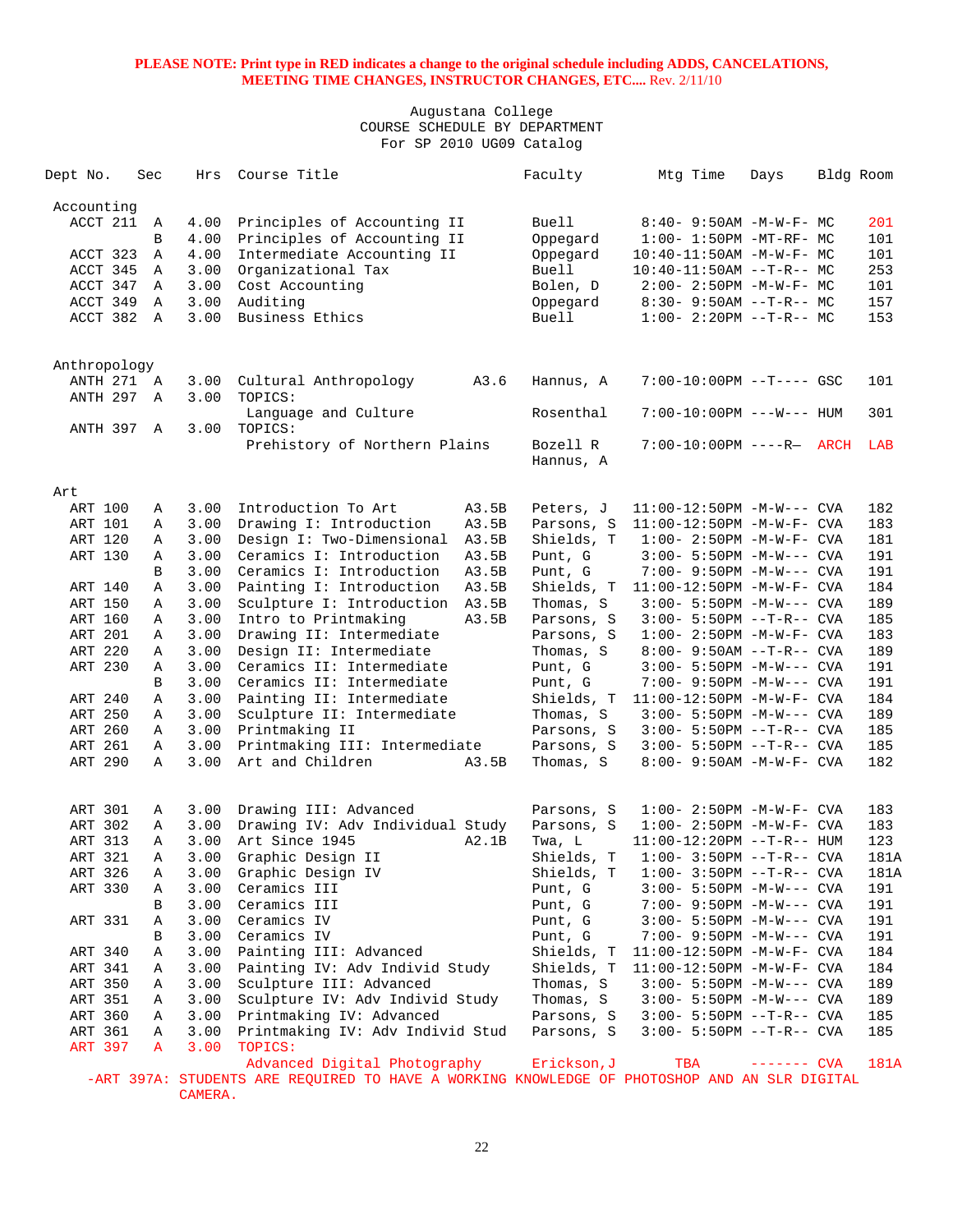| Dept No.          | Sec | Hrs           | Course Title                                          | Faculty                               | Mtg Time                                               | Days        | Bldg Room  |
|-------------------|-----|---------------|-------------------------------------------------------|---------------------------------------|--------------------------------------------------------|-------------|------------|
| Athletic Training |     |               |                                                       |                                       |                                                        |             |            |
| AT 201            | Α   | 2.00          | Athletic Training Experience II                       | Wells, B                              | $2:00 - 2:50PM -M-W---$ ELMN                           |             | 147        |
| AT 315            | Α   | 2.00          | Administration in Athl Training                       | Gerry, B                              | $11:00-11:50AM$ --T-R-- ELMN                           |             | 230        |
| AT 355            | Α   | 2.00          | Cur Trends Athl Training<br>A2.1B                     | Gerry, B                              | $1:00 - 1:50PM -T-R-- ELMN$                            |             | 230        |
| AT 371            | Α   | 3.00          | Rehab Techniques Athletic Trng                        | Gerry, B                              | $1:00-1:50PM -M-W-F-ELMN$                              |             | 230        |
| AT 395            | Α   |               |                                                       |                                       |                                                        |             |            |
|                   |     | 4.00          | Athletic Training Internship                          | Gerry, B                              | TBA                                                    | ------- OFF | OFF        |
|                   |     |               | -AT 395A: MUST HAVE APPROVAL & SIGNATURE OF B. GERRY. |                                       |                                                        |             |            |
| AT 451            | Α   |               | 2.00 Athletic Training Experience V                   | Boehnke, A<br>Whiting                 | $1:00 - 1:50PM -T-R-- ELMN$                            |             | 147        |
| Biology           |     |               |                                                       |                                       |                                                        |             |            |
| BIOL 110          | A   | 4.00          | Biology & Human Concerns<br>A3.2                      | Olness, V<br>Spencer, C<br>Spencer, C | 9:00- 9:50AM -M-W-F- GSC<br>$9:00-10:50AM$ --T---- GSC |             | 101<br>161 |
|                   |     | Lecture & Lab |                                                       |                                       |                                                        |             |            |
|                   | B   |               | 4.00 Biology & Human Concerns<br>A3.2                 | Olness, V                             | $9:00 - 9:50AM - M - W - F - GSC$                      |             | 101        |
|                   |     |               |                                                       | Spencer, C<br>Olness, V               | $1:00-2:50PM -T---GSC$                                 |             |            |
| BIOL 121 A        |     |               |                                                       |                                       |                                                        |             | 161        |
|                   |     | 4.00          | Biological Principles II                              | Matzner, S<br>Arens Gubb              | 11:00-11:50AM -M-W-F- GSC                              |             | 100        |
|                   |     |               |                                                       | Lewis, A                              | $9:00-11:50AM$ --T---- GSC                             |             | 153        |
|                   |     | Lecture & Lab |                                                       |                                       |                                                        |             |            |
|                   | B   |               | 4.00 Biological Principles II                         | Matzner, S                            | $11:00-11:50AM$ -M-W-F- GSC                            |             | 100        |
|                   |     |               |                                                       | Arens Gubb                            |                                                        |             |            |
|                   |     |               |                                                       | Matzner, S                            | $1:00-3:50PM --T---GSC$                                |             | 153        |
|                   | C   | 4.00          | Biological Principles II                              | Matzner, S                            | 11:00-11:50AM -M-W-F- GSC                              |             | 100        |
|                   |     |               |                                                       | Arens Gubb                            |                                                        |             |            |
|                   |     |               |                                                       | Matzner, S                            | $9:00-11:50AM$ ----R-- GSC                             |             | 153        |
|                   | D   | 4.00          | Biological Principles II                              | Matzner, S<br>Arens Gubb              | 11:00-11:50AM -M-W-F- GSC                              |             | 100        |
|                   |     |               |                                                       | Vogelmann                             | $1:00 - 3:50PM$ ----R-- GSC                            |             | 153        |
| BIOL 150          | A   | 4.00          | Human Anatomy                                         | Vogelmann                             | 8:00- 8:50AM -M-W-F- GSC                               |             | 100        |
|                   |     |               |                                                       | Vogelmann                             | $8:00 - 9:50AM -T--- GSC$                              |             | 109        |
|                   | В   | 4.00          | Human Anatomy                                         | Vogelmann                             | 8:00- 8:50AM -M-W-F- GSC                               |             | 100        |
|                   |     |               |                                                       | Vogelmann                             | $11:00-12:50PM$ --T---- GSC                            |             | 109        |
|                   | C   | 4.00          | Human Anatomy                                         | Vogelmann                             | 8:00- 8:50AM -M-W-F- GSC                               |             | 100        |
|                   |     |               |                                                       | Vogelmann                             | $2:00 - 3:50PM -T---$ GSC                              |             | 109        |
|                   | D   | 4.00          | Human Anatomy                                         | Vogelmann                             | 8:00- 8:50AM -M-W-F- GSC                               |             | 100        |
|                   |     |               |                                                       | Vogelmann                             | $1:00 - 2:50PM$ ---W--- GSC                            |             | 109        |
|                   | Е   | 4.00          | Human Anatomy                                         | Vogelmann                             | 8:00- 8:50AM -M-W-F- GSC                               |             | 100        |
|                   |     |               |                                                       | Vogelmann                             | $4:00 - 5:50PM$ ---W--- GSC                            |             | 109        |
| BIOL 180          | A   | 4.00          | Intro Environmental Science A3.2                      | Lewis, A                              | $1:00 - 1:50PM - M - W - F - GSC$                      |             | 169        |
|                   |     |               |                                                       | Lewis, A                              | 2:00- 3:50PM --T---- GSC                               |             | 169        |
|                   |     | Lecture & Lab |                                                       |                                       |                                                        |             |            |
| BIOL 234 A        |     |               | 4.00 Cell Biology                                     | Eqland                                | 12:00-12:50PM -M-W-F- GSC                              |             | 101        |
|                   |     |               |                                                       | Larson, Mk                            |                                                        |             |            |
|                   |     |               |                                                       | King, L                               | $7:50-10:40AM$ --T---- GSC                             |             | 151        |
|                   | В   |               | 4.00 Cell Biology                                     | Egland                                | 12:00-12:50PM -M-W-F- GSC                              |             | 101        |
|                   |     |               |                                                       | Larson, Mk                            |                                                        |             |            |
|                   |     |               |                                                       | King, L                               | $12:00 - 2:50PM -T--- GSC$                             |             | 151        |
|                   | C   |               | 4.00 Cell Biology                                     | Egland                                | 12:00-12:50PM -M-W-F- GSC                              |             | 101        |
|                   |     |               |                                                       | Larson, Mk                            |                                                        |             |            |
|                   |     |               |                                                       | Eqland                                | $9:00-11:50AM$ ----R-- GSC                             |             | 151        |
|                   | D   |               | 4.00 Cell Biology                                     | Eqland                                | 12:00-12:50PM -M-W-F- GSC                              |             | 101        |
|                   |     |               |                                                       | Larson, Mk                            |                                                        |             |            |
|                   |     |               |                                                       | Larson, Mk                            | $1:00 - 3:50PM$ ----R-- GSC                            |             | 151        |
|                   |     |               |                                                       |                                       |                                                        |             |            |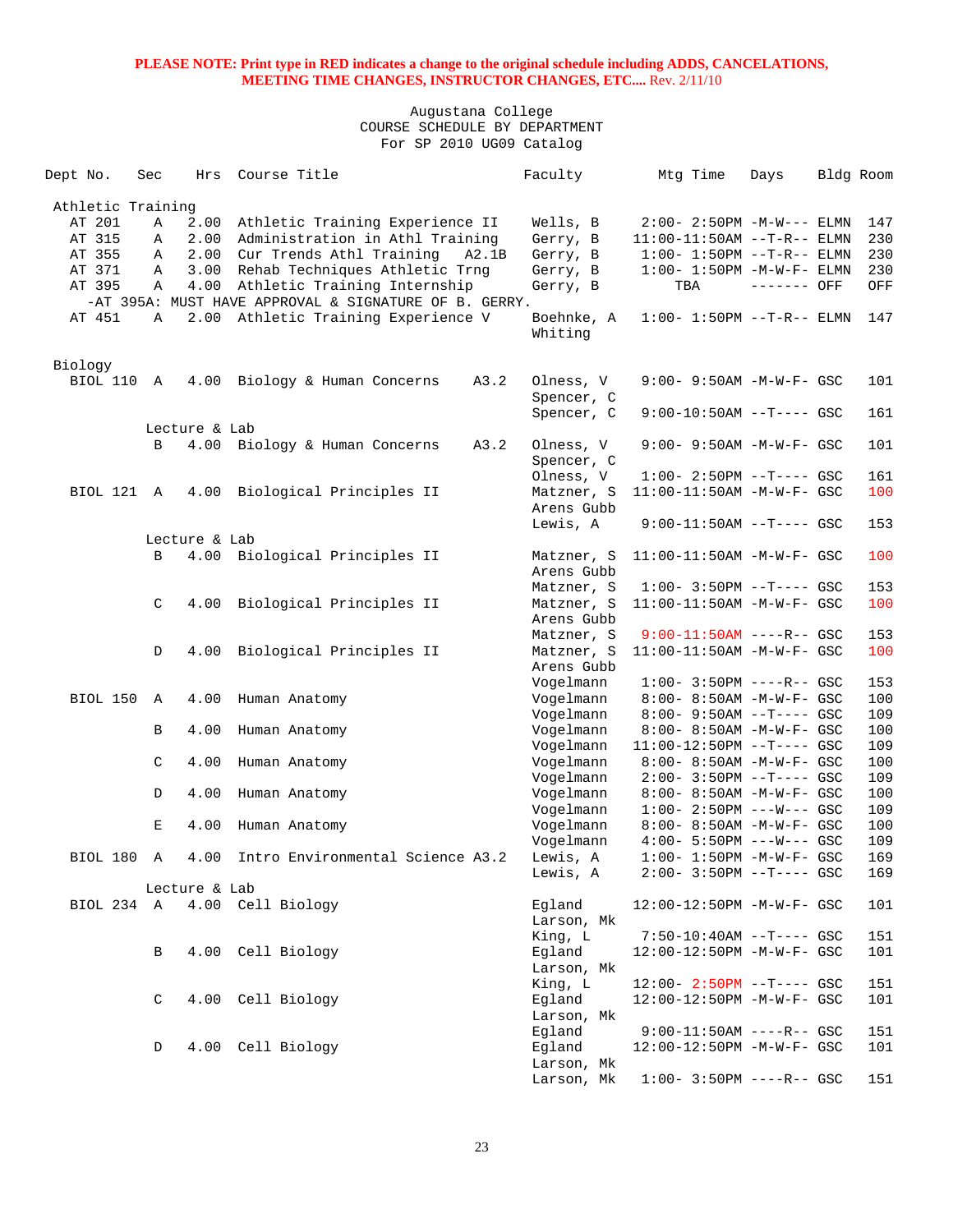| Dept No.    | Sec |               | Hrs              | Course Title                                                                                  |       | Faculty                                       | Mtg Time | Days                              | Bldg Room |
|-------------|-----|---------------|------------------|-----------------------------------------------------------------------------------------------|-------|-----------------------------------------------|----------|-----------------------------------|-----------|
| BIOL 250 A  |     |               |                  | 4.00 Introductory Microbiology                                                                |       | Egland                                        |          | $2:00 - 2:50PM - M - W - F - GSC$ | 100       |
|             |     |               | Lecture & Lab    |                                                                                               |       | King, L                                       |          | $8:00 - 9:50AM$ ----R-- GSC       | 109       |
|             |     | B             | 4.00             | Introductory Microbiology                                                                     |       | Eqland                                        |          | $2:00 - 2:50PM - M - W - F - GSC$ | 100       |
|             |     |               |                  |                                                                                               |       | King, L                                       |          | $10:40-12:30PM$ ----R-- GSC       | 109       |
|             |     | C             | 4.00             | Introductory Microbiology                                                                     |       | Egland                                        |          | $2:00 - 2:50PM - M - W - F - GSC$ | 100       |
|             |     |               |                  |                                                                                               |       | King, L                                       |          | $1:30 - 3:20PM$ ----R-- GSC       | 109       |
|             |     | D             | <b>CANCELLED</b> |                                                                                               |       |                                               |          |                                   |           |
| BIOL 336 A  |     |               |                  | 4.00 Ornithology                                                                              |       | Lewis, A                                      |          | 9:00- 9:50AM -M-W-F- GSC          | 169       |
|             |     |               |                  |                                                                                               |       | Lewis, A                                      |          | 8:00-11:50AM ----R-- GSC          | 169       |
| BIOL 350 A  |     |               | 4.00             | Aquatic Ecology                                                                               |       | Spencer, C 12:00-12:50PM -M-W-F- GSC          |          |                                   | 169       |
|             |     |               |                  |                                                                                               |       | Spencer, C                                    |          | $1:00-4:50PM$ ----R-- GSC         | 169       |
| BIOL 358 A  |     |               | 4.00             | Molecular Biology                                                                             |       | Wanous, M                                     |          | $10:40-11:50AM$ $-M-W---$ GSC     | 207       |
|             |     |               |                  |                                                                                               |       | Wanous, M                                     |          | 7:50-10:40AM --T---- GSC          | 163       |
| BIOL 364 A  |     |               |                  | 4.00 Pharmacology                                                                             | A2.1B | Larson, Mk $11:00-11:50AM -M-W-F- GSC$        |          |                                   | 169       |
|             |     |               |                  |                                                                                               |       | Larson, Mk                                    |          | $2:45-5:45PM -T--- GSC$           | 151       |
| BIOL 397B A |     |               | CANCELLED        |                                                                                               |       |                                               |          |                                   |           |
| BIOL 397C A |     |               | 4.00             | TOPICS:<br>Advanced Human Physiology                                                          |       | Arens Gubb                                    |          | 2:00- 2:50PM -M-W-F- GSC          | 101       |
|             |     |               |                  |                                                                                               |       | Arens Gubb                                    |          | $1:00-3:50PM --T---GSC$           | 163       |
|             |     | В             |                  | 4.00 Advanced Human Physiology                                                                |       | Arens Gubb                                    |          | $2:00 - 2:50PM -M-W-F - GSC$      | 101       |
|             |     |               |                  |                                                                                               |       | Arens Gubb 11:00- 1:50PM ----R-- GSC          |          |                                   | 163       |
| BIOL 490 A  |     |               |                  | 1.00 Biology Seminar                                                                          |       | Matzner, S                                    |          | $10:00-10:50AM$ --T---- GSC       | 101       |
|             |     |               |                  | -BIOL 490A: INTENDED FOR JUNIOR BIOLOGY MAJORS.                                               |       |                                               |          |                                   |           |
|             |     |               |                  | BSAD 197 A 1.00 TOPICS:<br>Current Topics in Business                                         |       | Buell<br>Entwistle<br>Gardner, S<br>Harris, J |          | $3:00-3:50PM -T--- MC$            | 201       |
|             |     |               |                  |                                                                                               |       | Keltgen, J                                    |          |                                   |           |
|             |     |               |                  | -BSAD 197A: GRADED S/U BUT WILL COUNT IN 15 LETTER GRADED HRS FOR SD OPPORTUNITY SCHOLARSHIP. |       | Sougstad                                      |          |                                   |           |
| BSAD 205 A  |     |               |                  | 3.00 Intro to Management Info Systems                                                         |       | Entwistle                                     |          | $8:30 - 9:50AM -T-R-- MC$         | 002       |
|             |     | B             |                  | 3.00 Intro to Management Info Systems                                                         |       | Entwistle                                     |          | $11:00-12:20PM$ --T-R-- MC        | 002       |
| BSAD 270 A  |     |               |                  | 4.00 Statistics                                                                               |       | Sorenson, $D$ 9:00-9:50AM -M-W-F-MC           |          |                                   | 153       |
|             |     | B             | 4.00             | Statistics                                                                                    |       | Sougstad                                      |          | $11:00-11:50AM$ -M-W-F- MC        | 153       |
|             |     | $\mathcal{C}$ | 4.00             | Statistics                                                                                    |       | Sorenson, D 12:00-12:50PM -M-W-F- MC          |          |                                   | 153       |
|             |     |               |                  | -BSAD 270A, B & C: MUST ALSO ENROLL FOR A BSAD 270L LAB SECTION.                              |       |                                               |          |                                   |           |
| BSAD 270L A |     |               |                  | $0.00$ BSAD $270:$ Lab                                                                        |       | Sorenson, D                                   |          | $7:00 - 7:50PM -M--- - M$         | 001       |
|             |     | В             | 0.00             | BSAD 270: Lab                                                                                 |       | Sougstad                                      |          | $9:00-9:50AM --T---MC$            | 001       |
|             |     | $\mathsf C$   | 0.00             | BSAD 270: Lab                                                                                 |       | Sorenson, D                                   |          | $2:00-2:50PM -T--- MC$            | 001       |
|             |     | $\mathbb D$   | 0.00             | BSAD 270: Lab                                                                                 |       | Sorenson, D                                   |          | $3:00-3:50PM -T--- MC$            | 001       |
| BSAD 297    |     | Α             | 3.00             | TOPICS:                                                                                       |       |                                               |          |                                   |           |
|             |     |               |                  | Global Entrepreneurship                                                                       |       | Wright, R                                     |          | $11:00-12:20PM$ --T-R-- MC        | 157       |
| BSAD 310    |     | Α             | 4.00             | Principles of Marketing                                                                       |       | Keltgen, J                                    |          | 9:00- 9:50AM -MT-RF- HUM          | 121       |
| BSAD 320    |     | Α             | 3.00             | Principles of Management                                                                      |       | Gardner, S                                    |          | 12:00-12:50PM -M-W-F- MC          | 103       |
|             |     | В             | 3.00             | Principles of Management                                                                      |       | Gardner, S                                    |          | $1:00 - 1:50PM - M - W - F - MC$  | 103       |
| BSAD 330    |     | Α             | 4.00             | Principles of Finance                                                                         |       | Bolen, D                                      |          | $8:40 - 9:50AM - M - W - F - MC$  | 157       |
| BSAD 340    |     | $\mathbb A$   | 3.00             | Business Law I                                                                                |       | Harris, J                                     |          | $1:00-2:20PM -T-R--MC$            | 264       |
| BSAD 342 A  |     |               | 3.00             | Project Management                                                                            | A2.1B | Sougstad                                      |          | $8:00-8:50AM$ -M-W-F- MC          | 002       |
| BSAD 380    |     | Α             | 3.00             | Business Law II                                                                               |       | Harris, J                                     |          | 12:00-12:50PM -M-W-F- MC          | 101       |
| BSAD 382    |     | Α             | 3.00             | Business Ethics                                                                               |       | <b>Buell</b>                                  |          | $1:00-2:20PM -T-R--MC$            | 153       |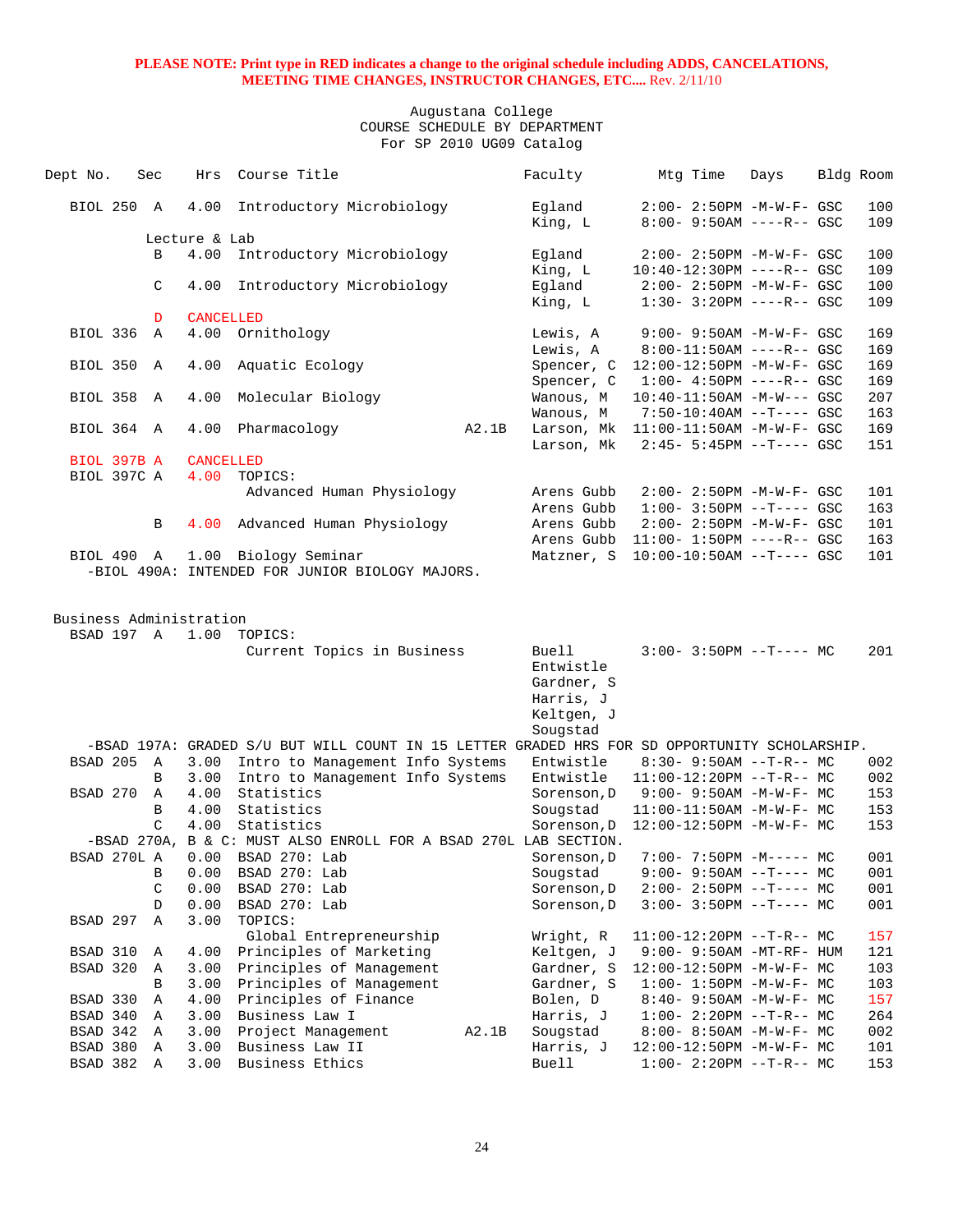| Dept No.<br>BSAD 397 A | Sec            | Hrs<br>3.00 | Course Title<br>TOPICS:                                                            |       | Faculty                 | Mtg Time                                                       | Days         | Bldg Room |            |
|------------------------|----------------|-------------|------------------------------------------------------------------------------------|-------|-------------------------|----------------------------------------------------------------|--------------|-----------|------------|
| BSAD 410 A             |                | 3.00        | Sports Statistics<br>Special Topics in Marketing                                   |       | Sougstad                | $6:00-9:00PM -M--- - M$                                        |              |           | 264        |
|                        |                |             | Healthcare Marketing                                                               |       | Keltgen, J              | $11:00-12:20PM$ --T-R-- MC                                     |              |           | 101        |
| BSAD 421               | Α              | 2.00        | Human Resource Management                                                          |       | Harris, J               | $2:00 - 2:50PM -M-W--- MC$                                     |              |           | 257        |
| BSAD 428               | Α              | 3.00        | International Strategic Mgmt                                                       |       | Gardner, S              | $9:00 - 9:50AM -M-W-F - MC$                                    |              |           | 257        |
| BSAD 435               | Α              | 3.00        | Investment Fundamentals                                                            |       | Bolen, D                | $11:00-11:50AM$ -M-W-F- MC                                     |              |           | 157        |
| <b>BSAD 490 A</b>      |                | 3.00        | Senior Seminar                                                                     | A2.1B | Enwistle                | TBA                                                            | $------$ OFF |           | OFF        |
| BSAD 495 A             |                | 3.00        | Business Internship                                                                | A2.1B | Keltgen, J              | TBA                                                            | ------- OFF  |           | OFF        |
| Chemistry              |                |             |                                                                                    |       |                         |                                                                |              |           |            |
| CHEM 102 A             |                |             | 1.00 Trustee's Fellowshp in Chemistry<br>-CHEM 102A: BY INVITATION FROM DEPT ONLY. |       |                         | Duffy-Matz  10:00-10:50AM --T---- GSC                          |              |           | 241        |
| CHEM 115               | A1             |             | 4.00 Physical Science                                                              | A3.2  | Dey, B                  | 8:00- 8:50AM -M-W-F- GSC                                       |              |           | 201        |
|                        |                |             |                                                                                    |       | Dey, B                  | $8:00 - 9:50AM$ ----R-- GSC                                    |              |           | 243        |
|                        | B1             | 4.00        | Physical Science                                                                   | A3.2  | Eichler                 | $2:00 - 2:50PM - M - W - F - GSC$                              |              |           | 241        |
|                        |                |             |                                                                                    |       | Eichler                 | $1:00-2:50PM --T---GSC$                                        |              |           | 243        |
|                        | B <sub>2</sub> | 4.00        | Physical Science                                                                   | A3.2  | Eichler                 | $2:00 - 2:50PM -M-W-F - GSC$                                   |              |           | 241        |
| CHEM 120               | A1             | 4.00        |                                                                                    | A3.2  | Pullman, D<br>Weisshaar | $8:00 - 9:50AM -T--- GSC$<br>$1:00 - 1:50PM -M-W-F - GSC$      |              |           | 243<br>241 |
|                        |                |             | Intro to Chemistry                                                                 |       | Weisshaar               | $3:00-4:50PM --T---GSC$                                        |              |           | 243        |
|                        | A2             | 4.00        | Intro to Chemistry                                                                 | A3.2  | Weisshaar               | $1:00 - 1:50PM - M - W - F - GSC$                              |              |           | 241        |
|                        |                |             |                                                                                    |       | Pullman, D              | $8:00 - 9:50AM$ ---W--- GSC                                    |              |           | 243        |
| CHEM 145               | A1             | 4.00        | Survey of Organic & Biochemistry                                                   |       | Xu                      | $1:00 - 1:50PM - M - W - F - GSC$                              |              |           | 101        |
|                        |                |             |                                                                                    |       | Xu                      | $11:00-12:50PM$ --T---- GSC                                    |              |           | 243        |
|                        | A2             | 4.00        | Survey of Organic & Biochemistry                                                   |       | Xu                      | $1:00 - 1:50PM - M - W - F - GSC$                              |              |           | 101        |
|                        |                |             |                                                                                    |       | Pullman, D              | $2:00 - 3:50PM$ ---W--- GSC                                    |              |           | 243        |
|                        | B1             | 4.00        | Survey of Organic & Biochemistry                                                   |       | Eichler                 | 9:00- 9:50AM -M-W-F- GSC                                       |              |           | 241        |
|                        |                |             |                                                                                    |       | Eichler                 | $11:00-12:50PM$ ----R-- GSC                                    |              |           | 243        |
|                        | B <sub>2</sub> | 4.00        | Survey of Organic & Biochemistry                                                   |       | Eichler                 | $9:00 - 9:50AM - M - W - F - GSC$                              |              |           | 241        |
|                        |                |             |                                                                                    |       | Pullman, D              | $2:00 - 3:50PM -M--- GSC$                                      |              |           | 243        |
| CHEM 201 A1            |                | 4.00        | Organic Chemistry I                                                                |       | Mays, J                 | $9:00 - 9:50AM - M - W - F - GSC$                              |              |           | 201        |
|                        |                |             |                                                                                    |       | Mays, J                 | $8:00-11:50AM$ --T---- GSC                                     |              |           | 255        |
|                        | A2             | 4.00        | Organic Chemistry I                                                                |       | Mays, J<br>Xu           | $9:00 - 9:50AM - M - W - F - GSC$<br>$2:00 - 5:50PM -T--- GSC$ |              |           | 201<br>255 |
| CHEM 202               | A1             | 4.00        | Organic Chemistry II                                                               |       | Duffy-Matz              | 11:00-11:50AM -M-W-F- GSC                                      |              |           | 201        |
|                        |                |             |                                                                                    |       | Duffy-Matz              | $2:00 - 5:50PM$ ----R-- GSC                                    |              |           | 255        |
|                        | A2             | 4.00        | Organic Chemistry II                                                               |       | Duffy-Matz              | $11:00-11:50AM$ -M-W-F- GSC                                    |              |           | 201        |
|                        |                |             |                                                                                    |       | Xu                      | $2:00 - 5:50PM -M--- GSC$                                      |              |           | 255        |
| CHEM 242 A             |                | 4.00        | Analysis                                                                           |       | Weisshaar               | 8:00- 8:50AM -M-W-F- GSC                                       |              |           | 241        |
|                        |                |             |                                                                                    |       | Weisshaar               | $2:00 - 5:50PM$ ----R-- GSC                                    |              |           | 243        |
| CHEM 302 A             |                |             | 4.00 Physical Chemistry II                                                         |       | Dey, B                  | 12:00-12:50PM -MT-RF- GSC                                      |              |           | 241        |
|                        |                |             |                                                                                    |       | Dey, B                  | $2:00 - 5:50PM -M--- GSC$                                      |              |           | 259        |
|                        |                |             | CHEM 330 A 4.00 Medicinal Chem & Biochemistry                                      |       | Mays, J                 | 11:00-11:50AM -M-W-F- GSC                                      |              |           | 241        |
|                        |                |             |                                                                                    |       | Mays, J                 | $8:00-11:50AM$ ----R-- GSC                                     |              |           | 259        |
| CIVITAS                |                |             |                                                                                    |       |                         |                                                                |              |           |            |
| CIVT 110               | Α              | 3.00        | Exploring Christian Faith                                                          | A4.1  | Swanson, R              | $9:00 - 9:50AM - M - W - F - HUM$                              |              |           | 123        |
| CIVT 200               | A              | 3.00        | Literary Experience A2.1B & A3.5                                                   |       | Looney, S               | $1:00 - 1:50PM - M - W - F - HUM$                              |              |           | 123        |
| CIVT 201               | $\overline{A}$ | 3.00        | Reading Augustana                                                                  |       | Miller, J               | $8:30 - 9:50AM -T-R - CWS$                                     |              |           | 108        |
| CIVT 202 A             |                | 4.00        | Pertinence:                                                                        |       |                         |                                                                |              |           |            |
|                        |                |             | Immersion into Autism                                                              |       | Mahan, K                | $1:00 - 1:50PM - M - W - F - CWS$                              |              |           | 108        |
|                        | В              | 3.00        | Intro Environmental Science A3.2                                                   |       | Lewis, A                | $1:00 - 1:50PM - M - W - F - GSC$                              |              |           | 169        |
|                        |                |             |                                                                                    |       | Lewis, A                | $2:00 - 3:50PM -T---$ GSC                                      |              |           | 169        |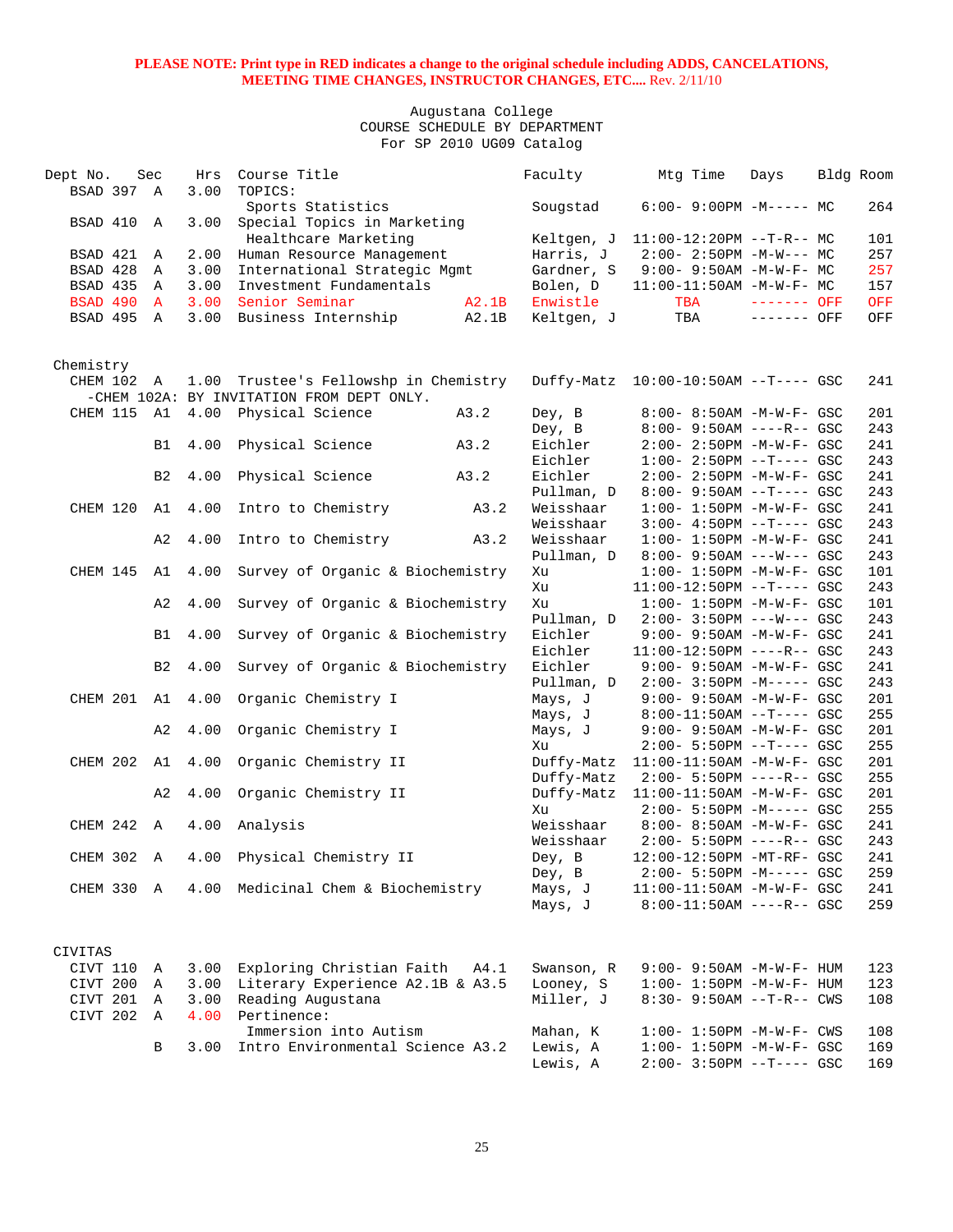| Dept No.                | CIVT 203 A               | Sec            | Hrs<br>3.00 | Course Title<br>Justice:                                           | Faculty              | Mtg Time                                                        | Days                        | Bldg Room  |            |
|-------------------------|--------------------------|----------------|-------------|--------------------------------------------------------------------|----------------------|-----------------------------------------------------------------|-----------------------------|------------|------------|
|                         |                          |                |             | Violence and the Sacred                                            | Harris, Mit          | $6:00 - 9:00PM -M-----$ HUM                                     |                             |            | 201        |
|                         |                          | В              |             | 3.00 History of American Press A2.1B                               | Miller, J            | $1:00 - 2:20PM -T-R--HUM$                                       |                             |            | 201        |
|                         | CIVT 204 A               |                | 3.00        | Freedom                                                            |                      |                                                                 |                             |            |            |
|                         |                          |                |             | Race/Freedom in America                                            | Mullin, M            | $11:00-12:20PM --T-R--MC$                                       |                             |            | 120        |
|                         |                          |                |             |                                                                    | Rives, D             |                                                                 |                             |            |            |
|                         |                          | B              | 3.00        | FreedomWindow:ExplorContDramLit                                    | Fuller, I            | $1:00 - 1:50PM - M - W - F - HUM$                               |                             |            | 227        |
| CIVT 395                |                          | $\overline{A}$ |             | 3.00 Vocation                                                      | Miller, J            | <b>TBA</b>                                                      | <b>TBA</b>                  | <b>OFF</b> | OFF        |
|                         |                          |                |             |                                                                    |                      |                                                                 |                             |            |            |
|                         |                          |                |             |                                                                    |                      |                                                                 |                             |            |            |
| Classics                |                          |                |             |                                                                    |                      |                                                                 |                             |            |            |
|                         | CLAS 197 A               |                | 3.00        | TOPICS:                                                            |                      |                                                                 |                             |            |            |
|                         |                          |                |             | The Gift                                                           | Wentzel, R           | $1:00 - 2:20PM -T-R--HUM$                                       |                             |            | 227        |
| CLAS 201                |                          | A              |             | 3.00 Elementary Greek II<br>A3.4                                   | Wentzel, R           | $11:00-11:50AM$ $-M-W-F-$ HUM                                   |                             |            | 319        |
|                         | CLAS 206 A               |                |             | A3.4<br>3.00 Elementary Latin II                                   | Wentzel, R           | $9:00 - 9:50AM - M - W - F - HUM$                               |                             |            | 319        |
|                         |                          |                |             |                                                                    |                      |                                                                 |                             |            |            |
|                         |                          |                |             |                                                                    |                      |                                                                 |                             |            |            |
| Communication Disorders |                          |                |             |                                                                    |                      |                                                                 |                             |            |            |
|                         | CMDS 224 A               |                | 3.00        | Intro to Aural Rehabilitation                                      | Hanavan, P           | $8:00 - 8:50AM - M - W - F - MC$                                |                             |            | 264        |
|                         |                          |                |             |                                                                    | Hanavan, P           | $9:00 - 9:50AM -T--- MC$                                        |                             |            | 156        |
|                         |                          | B              | 3.00        | Intro to Aural Rehabilitation                                      | Hanavan, P           | $8:00 - 8:50AM - M - W - F - MC$                                |                             |            | 264        |
|                         |                          |                |             |                                                                    | Hanavan, P           | $10:00-10:50AM$ --T---- MC                                      |                             |            | 156        |
|                         |                          | $\mathcal{C}$  | 3.00        | Intro to Aural Rehabilitation                                      | Hanavan, P           | $8:00 - 8:50AM - M - W - F - MC$                                |                             |            | 264        |
|                         |                          |                |             |                                                                    | Hanavan, P           | $11:00-11:50AM$ --T---- MC                                      |                             |            | 156        |
| CMDS 228                |                          | Α              |             | 3.00 Anat & Phys of Speech Processes                               | Hanavan, P           | $9:00 - 9:50AM - M - W - F - MC$                                |                             |            | 264        |
|                         | CMDS 284 A               |                | 2.00        | Clinical Meth for Comm Disorders                                   | Mahan, K             | $2:00-2:50PM -M-W--- MC$                                        |                             |            | 220        |
| CMDS 376                |                          | A              | 3.00        | Language Disorders                                                 | Mahan, K             | $11:00-11:50AM$ -M-W-F- MC                                      |                             |            | 255        |
| CMDS 488                |                          | $\mathbb{A}$   | 12.00       | Adv Clinical Prct: Comm Disorders                                  | Mahan, K             | TBA                                                             | ------- OFF                 |            | OFF        |
|                         |                          |                |             | -CMDS 488A: SIGNATURE OF FIELD EXPERIENCE COORDINATOR REQUIRED.    |                      |                                                                 |                             |            |            |
|                         |                          |                |             |                                                                    |                      |                                                                 |                             |            |            |
|                         |                          |                |             |                                                                    |                      |                                                                 |                             |            |            |
| Communication Studies   |                          |                |             |                                                                    |                      |                                                                 |                             |            |            |
| COMM 110                |                          | A              | 3.00        | Intro To Communication<br>A2.2                                     | Nitz, M              | $8:00 - 8:50AM - M - W - F - HUM$                               |                             |            | 331        |
|                         |                          | B              | 3.00        | Intro To Communication<br>A2.2                                     | Bart, J              | $8:30 - 9:50AM -T-R-- HUM$                                      |                             |            | 331        |
|                         |                          | C              | 3.00        | Intro To Communication<br>A2.2                                     | Jensen, T            | $9:00 - 9:50AM - M - W - F - HUM$                               |                             |            | 331        |
|                         |                          | D              | 3.00        | Intro To Communication<br>A2.2                                     | Jensen, T            | 11:00-11:50AM -M-W-F- HUM                                       |                             |            | 331        |
|                         |                          | E              | 3.00        | Intro To Communication<br>A2.2                                     | Bart, J              | $11:00-12:20PM$ --T-R-- HUM                                     |                             |            | 331        |
|                         |                          | $\mathbf F$    | 3.00        | Intro To Communication<br>A2.2                                     | Bart, H              | 12:00-12:50PM -M-W-F- HUM                                       |                             |            | 331        |
| COMM 210                |                          | Α              | 3.00        | Rhetorical Criticism<br>A2.1B                                      | Bart, H              | $11:00-12:20PM$ --T-R-- HUM                                     |                             |            | 301        |
| COMM 260                |                          | Α              | 3.00        | Persuasion                                                         | Bart, J              | 2:00- 2:50PM -M-W-F- HUM                                        |                             |            | 301        |
| COMM 350                |                          | A              | 3.00        | Organizational Communication                                       | Bart, H              | $8:30 - 9:50AM -T-R-- HUM$                                      |                             |            | 201        |
| COMM 360                |                          | Α              | 3.00        | Persuasive Campaigns                                               | Nitz, M              |                                                                 | $11:00-11:50AM$ -M-W-F- HUM |            | 301        |
|                         |                          |                |             |                                                                    |                      |                                                                 |                             |            |            |
|                         | COMM 380                 | Α              | 3.00        | Mass Media Effects                                                 | Nitz, M              | $1:00 - 1:50PM - M - W - F - HUM$                               |                             |            | 301        |
|                         |                          |                |             |                                                                    |                      |                                                                 |                             |            |            |
|                         |                          |                |             |                                                                    |                      |                                                                 |                             |            |            |
| Computer Science        |                          |                |             |                                                                    |                      |                                                                 |                             |            |            |
|                         | COSC 104 A               |                |             | 1.00 Advanced Word Processing                                      | Gray, S              | $2:00 - 2:50PM -M-W-F - MC$                                     |                             |            | 001        |
|                         |                          |                |             | -COSC 104A: MEETS MAR 8 THRU APRIL 16.                             |                      |                                                                 |                             |            |            |
|                         | COSC 105 A               |                |             | 1.00 Advanced Spreadsheet Appl Softwr                              | Gray, S              | $2:00 - 2:50PM -M-W-F - MC$                                     |                             |            | 001        |
|                         |                          |                |             | -COSC 105A: MEETS FEB 5 THRU MAR 5.                                |                      |                                                                 |                             |            |            |
|                         | COSC 106 A               |                |             | 1.00 Advanced Database Appl Software                               | Gray, S              | $2:00 - 2:50PM -M-W-F - MC$                                     |                             |            | 001        |
|                         |                          |                |             | -COSC 106A: MEETS APR 19 THRU MAY14.                               |                      |                                                                 |                             |            |            |
|                         | COSC 205 A               |                | 3.00        | Intro to Management Info Systems                                   | Entwistle            | $8:30 - 9:50AM -T-R-- MC$                                       |                             |            | 002        |
|                         |                          | B              | 3.00        | Intro to Management Info Systems                                   | Entwistle            | $11:00-12:20PM$ --T-R-- MC                                      |                             |            | 002        |
|                         | COSC 211 A               |                | 4.00        | Computer Science II                                                | Shum, S              | $10:40-11:50AM$ -M-W-F- GSC                                     |                             |            | 34         |
|                         | COSC 226 A               |                | 3.00        | C++ Programming                                                    | Shum, S              | 9:00- 9:50AM -M-W-F- GSC                                        |                             |            | 34         |
|                         | COSC 236 A<br>COSC 342 A |                | 3.00        | Comp Architecture & Assem Lang<br>3.00 Project Management<br>A2.1B | Swets, D<br>Sougstad | $11:00-12:20PM$ --T-R-- GSC<br>$8:00 - 8:50AM - M - W - F - MC$ |                             |            | 213<br>002 |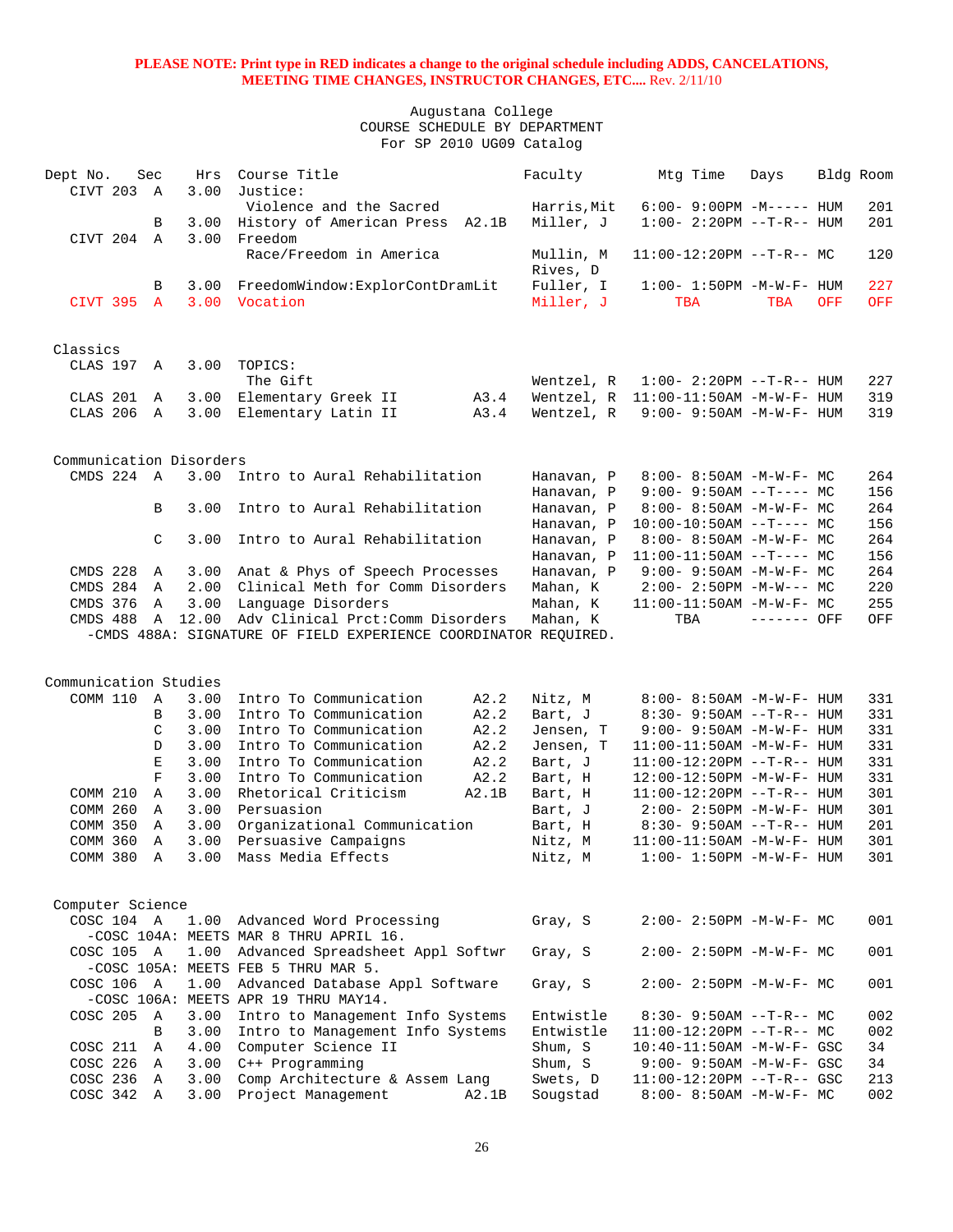| Dept No.                |               | Sec            | Hrs  | Course Title                                                                              | Faculty                             | Mtg Time | Days                                                         | Bldg Room |     |
|-------------------------|---------------|----------------|------|-------------------------------------------------------------------------------------------|-------------------------------------|----------|--------------------------------------------------------------|-----------|-----|
| COSC 350 A              |               |                | 3.00 | Software Engineering                                                                      | Shum, S                             |          | 8:00- 8:50AM -M-W-F- GSC                                     |           | 34  |
| COSC 360                |               | A              | 3.00 | Computer Networks                                                                         | Swets, D                            |          | $1:00 - 2:20PM -T-R--GSC$                                    |           | 213 |
|                         |               |                |      |                                                                                           |                                     |          |                                                              |           |     |
| Economics               |               |                |      |                                                                                           |                                     |          |                                                              |           |     |
| ECON 120                |               | Α              | 3.00 | Principles of Economics I<br>A3.3                                                         | Eqqleston                           |          | $11:00-12:20PM$ --T-R-- GSC                                  |           | 101 |
|                         |               | B              | 3.00 | A3.3                                                                                      |                                     |          |                                                              |           | 101 |
|                         |               |                |      | Principles of Economics I                                                                 | Eggleston                           |          | $1:00 - 2:20PM -T-R--GSC$                                    |           |     |
| ECON 121                |               | A              | 3.00 | Principles of Economics II                                                                | Nesiba, R                           |          | $1:00 - 1:50PM -M-W-F - MC$                                  |           | 264 |
|                         |               | B              | 3.00 | Principles of Economics II                                                                | Nesiba, R                           |          | $2:00 - 2:50PM -M-W-F - MC$                                  |           | 264 |
| ECON 270                |               | A              | 4.00 | Statistics                                                                                | Sorenson, D                         |          | $9:00 - 9:50AM - M - W - F - MC$                             |           | 153 |
|                         |               | B              | 4.00 | Statistics                                                                                | Sougstad                            |          | $11:00-11:50AM$ -M-W-F- MC                                   |           | 153 |
|                         |               | $\mathcal{C}$  | 4.00 | Statistics                                                                                | Sorenson, D                         |          | 12:00-12:50PM -M-W-F- MC                                     |           | 153 |
|                         | $-ECON$ 270A, |                |      | B & C: MUST ALSO ENROLL FOR AN ECON 270L LAB SECTION.                                     |                                     |          |                                                              |           |     |
| ECON 270L A             |               |                | 0.00 | ECON 270: Lab                                                                             | Sorenson, D                         |          | $7:00 - 7:50PM -M--- - M$                                    |           | 001 |
|                         |               | B              | 0.00 | $ECON$ 270: Lab                                                                           | Sougstad                            |          | $9:00-9:50AM --T---MC$                                       |           | 001 |
|                         |               | $\mathcal{C}$  | 0.00 | ECON 270: Lab                                                                             | Sorenson, D                         |          | $2:00-2:50PM$ --T---- MC                                     |           | 001 |
|                         |               | D              | 0.00 | ECON 270: Lab                                                                             | Sorenson, D                         |          | $3:00-3:50PM -T--- MC$                                       |           | 001 |
| ECON 297                |               | $\overline{A}$ | 3.00 | TOPICS:                                                                                   |                                     |          |                                                              |           |     |
|                         |               |                |      | Global Economic History                                                                   | Wright, R                           |          | $1:00-2:20PM -T-R--MC$                                       |           | 157 |
| ECON 320                |               | A              | 3.00 | Intermediate Microeconomics                                                               | Sorenson, D                         |          | $8:30 - 9:50AM$ --T-R-- MC                                   |           | 103 |
| ECON 350 A              |               |                |      | 4.00 Soc Science Research Meth A2.1B                                                      | Schrader, S                         |          | $8:00 - 9:50AM -T-R-- MC$                                    |           | 153 |
|                         |               |                |      |                                                                                           |                                     |          |                                                              |           |     |
| Ed of Deaf/Hard Hearing |               |                |      |                                                                                           |                                     |          |                                                              |           |     |
| EDHH 224 A              |               |                |      | 3.00 Intro to Aural Rehabilitation                                                        |                                     |          |                                                              |           | 264 |
|                         |               |                |      |                                                                                           | Hanavan, P                          |          | $8:00 - 8:50AM - M - W - F - MC$<br>$9:00 - 9:50AM -T--- MC$ |           |     |
|                         |               |                |      |                                                                                           | Hanavan, P                          |          |                                                              |           | 156 |
|                         |               | B              | 3.00 | Intro to Aural Rehabilitation                                                             | Hanavan, P                          |          | 8:00- 8:50AM -M-W-F- MC                                      |           | 264 |
|                         |               |                |      |                                                                                           | Hanavan, P                          |          | $10:00-10:50AM$ --T---- MC                                   |           | 156 |
|                         |               | C              | 3.00 | Intro to Aural Rehabilitation                                                             | Hanavan, P                          |          | $8:00 - 8:50AM - M - W - F - MC$                             |           | 264 |
|                         |               |                |      |                                                                                           | Hanavan, P                          |          | $11:00-11:50AM$ --T---- MC                                   |           | 156 |
| EDHH 227 A              |               |                |      | 3.00 American Sign Language II                                                            | Soukup, M                           |          | $1:00-2:20PM -T-R--MC$                                       |           | 257 |
| EDHH 306 A              |               |                | 3.00 | Language Assessment & Instruct                                                            | Soukup, M                           |          | $8:30-9:50AM --T-R--MC$                                      |           | 253 |
|                         |               |                |      | Deaf & Hard of Hearing                                                                    |                                     |          |                                                              |           |     |
| EDHH 318 A              |               |                |      | 3.00 Reading Assessment & Instruct                                                        | Soukup, M                           |          | $10:40-11:50AM$ --T-R-- MC                                   |           | 220 |
|                         |               |                |      | Deaf and Hard of Hearing                                                                  |                                     |          |                                                              |           |     |
| EDHH 332 A              |               |                | 3.00 | American Sign Language IV<br>TOPICS:                                                      | Steen, C                            |          | $9:00 - 9:50AM - M - W - F - MC$                             |           | 220 |
| EDHH 397 A              |               |                | 3.00 | Finger Spelling                                                                           | Steen, C                            |          | $6:00-9:00PM -M--- MC$                                       |           | 255 |
|                         |               |                |      | EDHH 487 A 12.00 Student Teach: Deaf Education                                            | Fiala, R                            | TBA      | $------$ OFF                                                 |           | OFF |
|                         |               |                |      | -EDHH 487A: SIGNATURE OF FIELD EXPERIENCE COORDINATOR REOUIRED.                           |                                     |          |                                                              |           |     |
|                         |               |                |      |                                                                                           |                                     |          |                                                              |           |     |
|                         |               |                |      |                                                                                           |                                     |          |                                                              |           |     |
| Education               |               |                |      |                                                                                           |                                     |          |                                                              |           |     |
| EDUC 110                |               | A              |      | 3.00 Foundations of Amer Educ<br>A3.3                                                     | VanBockern                          |          | $1:00-2:20PM -T-R--MC$                                       |           | 202 |
|                         |               | B              | 3.00 | Foundations of Amer Educ<br>A3.3                                                          | Hallenbeck 12:00-12:50PM -M-W-F- MC |          |                                                              |           | 257 |
|                         |               |                |      | -EDUC 110A & B: INTENDED FOR STUDENTS PURSUING ENTRANCE TO TEACHER EDUC PROGRAM. REQUIRES |                                     |          |                                                              |           |     |
|                         |               |                |      | 1-2 HRS PER WEEK IN AREA SCHOOL.                                                          |                                     |          |                                                              |           |     |
| EDUC 197 A              |               |                | 1.00 | TOPICS:                                                                                   |                                     |          |                                                              |           |     |
|                         |               |                |      | Tech Integration-SMART Board                                                              | Hanavan, P                          |          | $1:00-1:50PM -M-W--- MC$                                     |           | 220 |
|                         |               |                |      |                                                                                           | Hanavan, P                          |          | $1:00-1:50PM -M-W--- MC$                                     |           | 001 |
|                         |               | C              | 1.00 | Tech Integration-Digital Tech                                                             | Hanavan, P                          |          | $1:00 - 1:50PM -M-W--- MC$                                   |           | 220 |
|                         |               |                |      |                                                                                           | Hanavan, P                          |          | $1:00 - 1:50PM - M-W--- MC$                                  |           | 001 |
| EDUC 210                |               | Α              | 2.00 | Working With Families                                                                     | Johnson, M                          |          | $1:00-1:50PM -T-R--MC$                                       |           | 103 |
| EDUC 245                |               | A              | 3.00 | Educ Psychology & Measurement                                                             | Feinstein                           |          | $11:00-11:50AM$ -M-W-F- MC                                   |           | 164 |
|                         |               | B              | 3.00 | Educ Psychology & Measurement                                                             | Feinstein                           |          | 2:00- 2:50PM -M-W-F- MC                                      |           | 164 |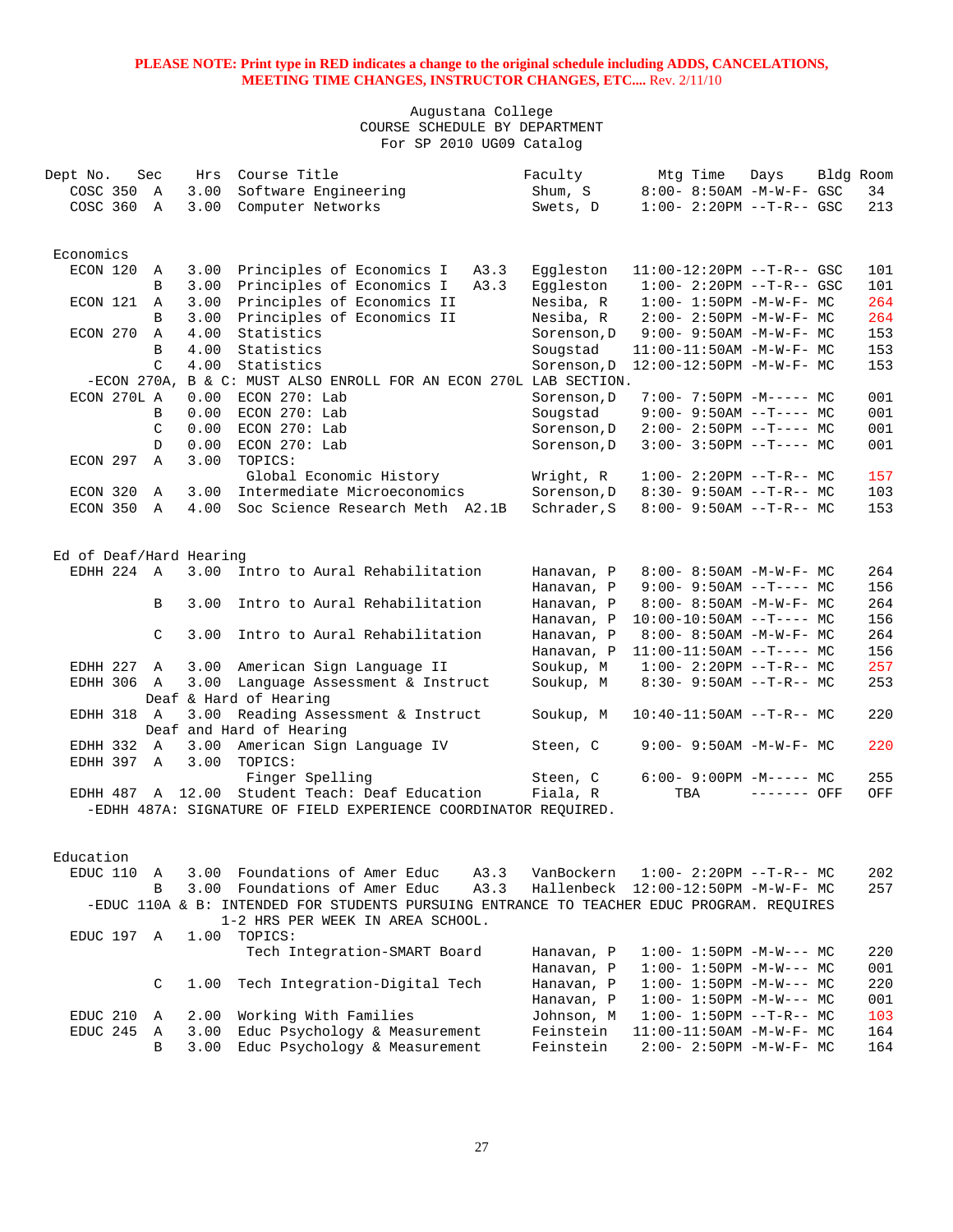| Dept No.       | Sec             |                  | Hrs Course Title                                                                               |             | Faculty Mtg Time Days Bldg Room     |              |             |  |
|----------------|-----------------|------------------|------------------------------------------------------------------------------------------------|-------------|-------------------------------------|--------------|-------------|--|
| $EDUC$ 275 $A$ |                 |                  | 3.00 Teach, Learn & Connect in Class Ashworth 9:00-9:50AM --T-R-- MC                           |             |                                     |              | 164         |  |
|                | В               |                  | 3.00 Teach, Learn & Connect in Class Ashworth                                                  |             | $11:00-11:50AM$ --T-R-- MC          |              | 164         |  |
|                |                 |                  | -EDUC 275A & B: NOT OPEN TO FRESHMEN. EDUC 245 IS A PRE OR COREOUISITE FOR EDUC 275. REOUIRES  |             |                                     |              |             |  |
|                |                 |                  | 4 HRS OF PRACTICUM PER WEEK SCHEDULED B/W8AM-3PM. MUST ALSO REGISTER FOR 1                     |             |                                     |              |             |  |
|                |                 |                  | E-PORTFOLIO LAB WHICH MEETS APPROX. 4 TIMES DURING SEMESTER.                                   |             |                                     |              |             |  |
| EDUC 275L A    |                 |                  | 0.00 EDUC 275: ePortfolio Lab I                                                                |             |                                     |              | 001         |  |
|                | B               |                  | 0.00 EDUC 275: ePortfolio Lab I Andrews, SE $12:00-12:50AM$ ----R-- MC                         |             |                                     |              | 001         |  |
|                | C               | <b>CANCELLED</b> |                                                                                                |             |                                     |              |             |  |
|                |                 |                  | 2.00 Theory of Reading in Elem School Ashworth 1:00-1:50PM --T-R-- MC                          |             |                                     |              | 164         |  |
| EDUC 290 A     |                 |                  |                                                                                                |             |                                     |              |             |  |
|                |                 |                  | -EDUC 290A: ADMITTED TEACHER EDUC STUDENTS ONLY. MUST ALSO REGISTER FOR EDUC 350. SHOULD       |             |                                     |              |             |  |
|                |                 |                  | REGISTER FOR EDUC 290 A SEMESTER BEFORE 320 & 325. REOUIRES 4-6 HRS OBSERVATION                |             |                                     |              |             |  |
|                |                 |                  | & PARTICIPATION IN AREA SCHOOLS.                                                               |             |                                     |              |             |  |
| EDUC 297 A     |                 | 1.00             | TOPICS:                                                                                        |             |                                     |              |             |  |
|                |                 |                  | Peace&SocJustice:Prac&Pedagogy                                                                 | Ashworth    | TBA                                 | $------$ OFF | <b>SHRT</b> |  |
|                |                 |                  | EDUC 297A: TENTATIVE TRIP DATES:                                                               |             |                                     |              |             |  |
| EDUC 301 A     |                 |                  | 2.00 Methods of Teach Elem&MS Science Olness, V                                                |             | $2:00 - 3:30PM - M-W--- GSC$        |              | 163         |  |
|                |                 |                  | -EDUC 301A: REQUIRES OBSERVATION & TEACHING IN ELEM SCHOOLS.                                   |             |                                     |              |             |  |
| EDUC 310 D     |                 |                  | 3.00 Secondary School Methods                                                                  |             |                                     |              |             |  |
|                |                 |                  | ENGLISH                                                                                        | Gohl, J     | $6:00-9:00PM -M--- HUM$             |              | 106         |  |
|                | F               | 3.00             | Sec School Methods-MATHEMATICS                                                                 | Smith, Jay  | $8:30 - 9:50AM -T-R - GSC$          |              | 31          |  |
|                | Н               | 3.00             | Sec School Methods-SCIENCE                                                                     | Olness, V   | $3:30 - 5:00PM$ ---W--- GSC         |              | 163         |  |
|                | $K_{\parallel}$ | 3.00             | Sec School Methods-ART                                                                         | Thomas, S   | $3:00-4:20PM -T-R--CVA$             |              | 182         |  |
|                |                 |                  | -EDUC 310D, F, H & K: ADMITTED TEACHER EDUC STUDENTS ONLY.                                     |             |                                     |              |             |  |
| EDUC 320 A     |                 |                  | 3.00 Children's Lit & Language Arts                                                            | Wenger, L   | $9:00 - 9:50AM - M - W - F - MC$    |              | 164         |  |
|                |                 |                  | -EDUC 320A: ADMITTED TEACHER EDUC STUDENTS ONLY. MUST ALSO REGISTER FOR EDUC 325 AND MATH 113. |             |                                     |              |             |  |
| EDUC 325 A     |                 | 3.00             | Teach of Read in Elem & Mid Sch                                                                | Wenger, L   | 8:00- 8:50AM -M-W-F- MC             |              | 164         |  |
|                |                 |                  | -EDUC 325A: ADMITTED TEACHER EDUC STUDENTS ONLY. MUST ALSO REGISTER FOR EDUC 320 AND MATH 113. |             |                                     |              |             |  |
| EDUC 335 A     |                 |                  | 3.00 Literacy in the Content Area                                                              |             |                                     |              | 164         |  |
| EDUC 345 A     |                 |                  | 3.00 Adolescent Development A1.2                                                               |             | Feinstein 1:00- 1:50PM -M-W-F- MC   |              | 164         |  |
|                |                 |                  | -EDUC 345A: ADMITTED TEACHER EDUC STUDENTS ONLY.                                               |             |                                     |              |             |  |
| EDUC 350 A     |                 |                  | 2.00 Teach Soc StElem&Mid Sch<br>A2.1B                                                         | Ashworth    | $2:00-2:50PM -T-R--MC$              |              | 164         |  |
|                |                 |                  | -EDUC 350A: ADMITTED TEACHER EDUC STUDENTS ONLY. MUST ALSO REGISTER FOR EDUC 290. SHOULD       |             |                                     |              |             |  |
|                |                 |                  | REGISTER FOR EDUC 350 A SEMESTER BEFORE EDUC 320 AND 325. REQUIRES 4-6 HRS OF                  |             |                                     |              |             |  |
|                |                 |                  | OBSERVATION & PARTICIPATION IN AREA SCHOOLS.                                                   |             |                                     |              |             |  |
|                |                 |                  |                                                                                                |             | Johnson, M 10:40-11:50AM --T-R-- MC |              | 201         |  |
| EDUC 355       | A               | 3.00             | Human Relations in Education                                                                   |             |                                     |              |             |  |
| EDUC 397       | $\mathbb{A}$    | 3.00             | TOPICS:                                                                                        |             |                                     |              |             |  |
|                |                 |                  | Methods for ENL                                                                                | Gaudet, M   | $6:00 - 9:00PM$ ----R-- MC          |              | 164         |  |
| EDUC 470       |                 | A 12.00          | Student Teach: All Grades                                                                      | Fiala, R    | TBA                                 | $------$ OFF | OFF         |  |
| EDUC 471       |                 |                  | A 12.00 Student Teach: Middle School                                                           | Fiala, R    | TBA                                 | $------$ OFF | OFF         |  |
| EDUC 472       |                 | A 12.00          | Student Teach: Elementary                                                                      | Fiala, R    | TBA                                 | ------- OFF  | OFF         |  |
| EDUC 473       |                 | A 12.00          | Student Teach: Kindergarten                                                                    | Fiala, R    | TBA                                 | ------- OFF  | OFF         |  |
|                |                 |                  | EDUC 474 A 12.00 Student Teach: Secondary                                                      | Fiala, R    | TBA                                 | $------$ OFF | OFF         |  |
|                |                 |                  | -EDUC 470A, 471A, 472A, 473A & 474A: SIGNATURE OF FIELD EXPERIENCE COORDINATOR REQUIRED.       |             |                                     |              |             |  |
|                |                 |                  |                                                                                                |             |                                     |              |             |  |
|                |                 |                  |                                                                                                |             |                                     |              |             |  |
| English        |                 |                  |                                                                                                |             |                                     |              |             |  |
| ENGL 110       | Α               | 4.00             | First-Year Composition<br>A2.1                                                                 | Gohl, J     | $8:00 - 9:50AM -T-R-- HUM$          |              | 202         |  |
|                | B               | 4.00             | First-Year Composition<br>A2.1                                                                 | Ferrell, S  | 9:00- 9:50AM -MT-RF- HUM            |              | 103         |  |
|                | C               | 4.00             | First-Year Composition<br>A2.1                                                                 | Dickinson   | 10:40-11:50AM -M-W-F- HUM           |              | 103         |  |
|                | D               | 4.00             | First-Year Composition<br>A2.1                                                                 | Jackson, C  | $1:00-1:50PM -MT-RF - HUM$          |              | 102         |  |
| ENGL 115       | Α               | 3.00             | News Reporting & Writing<br>A2.1B                                                              | Blank-Libr  | 12:00-12:50PM -M-W-F- HUM           |              | 201         |  |
| ENGL 200       | Α               | 3.00             | Literary Experience A2.1B & A3.5                                                               | Jackson, C  | 8:30- 9:50AM --T-R-- HUM            |              | 102         |  |
|                | B               | 3.00             | Literary Experience A2.1B & A3.5                                                               | Blank-Libr  | 9:00- 9:50AM -M-W-F- HUM            |              | 102         |  |
|                | C               | 3.00             | Literary Experience A2.1B & A3.5                                                               | Harris, Mit | $11:00-11:50AM$ -M-W-F- HUM         |              | 231         |  |
|                | CV              | 3.00             | Literary Experience A2.1B & A3.5                                                               | Looney, S   | $1:00 - 1:50PM - M - W - F - HUM$   |              | 123         |  |
|                |                 |                  | -ENGL 200CV: CIVITAS SECTION. OPEN TO NON-CIVITAS STUDENTS ON A SPACE AVAILABLE BASIS.         |             |                                     |              |             |  |
|                | D               | 3.00             | Literary Experience A2.1B & A3.5                                                               | Holm, A     | 12:00-12:50PM -M-W-F- HUM           |              | 102         |  |
|                |                 |                  |                                                                                                |             |                                     |              |             |  |
|                | E               | 3.00             | Literary Experience A2.1B & A3.5                                                               | Jackson, C  | 11:00-12:20PM --T-R-- HUM           |              | 102         |  |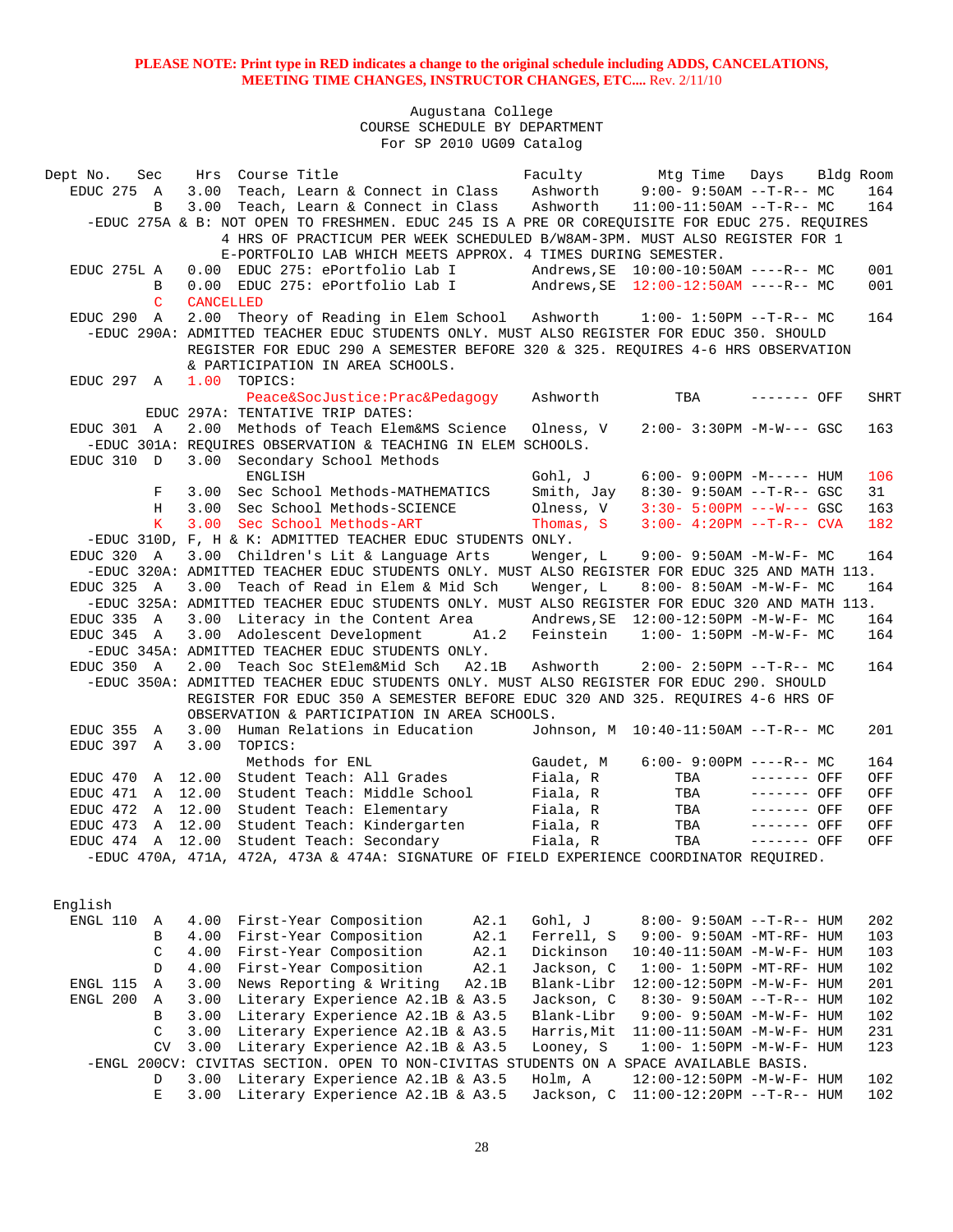Augustana College COURSE SCHEDULE BY DEPARTMENT For SP 2010 UG09 Catalog

| Dept No.         | Sec            | Hrs           | Course Title                     | Faculty     | Mtq Time                          | Days | Bldg Room |     |
|------------------|----------------|---------------|----------------------------------|-------------|-----------------------------------|------|-----------|-----|
|                  | F              | 3.00          | Literary Experience A2.1B & A3.5 | Hanson, D   | $2:00 - 2:50PM -M-W-F - HUM$      |      |           | 201 |
|                  | $-ENGL$ 200F:  |               | NORTHERN PLAINS STUDY SECTION.   |             |                                   |      |           |     |
| ENGL 225         | A              | 3.00          | World Literature I<br>A3.1A      | Looney, S   | $11:00-12:20PM --T-R--HUM$        |      |           | 103 |
| ENGL 240         | $\mathbb A$    | 3.00          | Intro to American Literary Hist  | Rives, D    | 12:00-12:50PM -M-W-F- HUM         |      |           | 123 |
| ENGL 306         | A              | 3.00          | Creative Writing: Drama<br>A2.1B | Hanson, D   | $9:00 - 9:50AM - M - W - F - HUM$ |      |           | 106 |
| ENGL 310         | A              | 3.00          | Seminar in Later British Literat | Harris, Mit | $8:00 - 8:50AM - M - W - F - HUM$ |      |           | 106 |
| ENGL 311         | A              | 3.00          | Advanced Composition<br>A2.1B    | Looney, S   | 9:00- 9:50AM -M-W-F- HUM          |      |           | 323 |
| ENGL 312         | $\overline{A}$ | 3.00          | Writing for Magazines<br>A2.1B   | Blank-Libr  | $11:00-11:50AM$ -M-W-F- HUM       |      |           | 201 |
| ENGL 330         | $\mathbb{A}$   | 3.00          | Seminar in Later American Lit    | Hanson, D   | $1:00 - 1:50PM - M - W - F - HUM$ |      |           | 106 |
| ENGL 380         | A              | 3.00          | Seminar in Literary Crit & Theor | Rives, D    | $2:00 - 2:50PM -M-W-F - HUM$      |      |           | 106 |
| ENGL 397 A       |                | 3.00          | FreedomWindow:ExplorContDramLit  | Fuller, I   | $1:00 - 1:50PM - M - W - F - HUM$ |      |           | 227 |
| Exercise Science |                |               |                                  |             |                                   |      |           |     |
| EXSC 320 A       |                |               | 3.00 Physiology of Exercise      | Barkley, S  | $9:00-9:50$ AM -M-WRF- ELMN       |      |           | 230 |
|                  |                | Lecture & Lab |                                  |             |                                   |      |           |     |
| EXSC 361         | $\mathbb A$    | 2.00          | Fitness Prescrip & Progm Admin   | Barkley, S  | $1:00 - 1:50PM -T-R--ELMN$        |      |           | 241 |
| EXSC 397         | A              | 3.00          | TOPICS:                          |             |                                   |      |           |     |
|                  |                |               | Current Trends in Perform Enhanc | Chambers    | $11:00-11:50$ AM $-M-W-F-$ ELMN   |      |           | 180 |

FRENCH COURSES: See MDFL

| General Studies   |               |      |                                                                                                |            |                                     |              |             |
|-------------------|---------------|------|------------------------------------------------------------------------------------------------|------------|-------------------------------------|--------------|-------------|
| AIR SDSU A 1.00   |               |      | SDSU Air Force ROTC                                                                            |            |                                     |              |             |
|                   |               |      | 102: Foundation of US Air Force                                                                | Krueger, J | $3:00 - 3:50PM$ ----R-- OFF         |              | OFF         |
|                   | в             | 0.00 | 102L: Aerospace Studies Lab                                                                    | Krueger, J | $4:00 - 5:50PM$ ----R-- OFF         |              | OFF         |
|                   | $\mathcal{C}$ | 1.00 | 202: Evolution USAF/Air/SpacePwr                                                               | Krueger, J | $2:00 - 2:50PM$ ----R-- OFF         |              | OFF         |
|                   | D             | 0.00 | 202L: Aerospace Studies Lab                                                                    | Krueger, J | $4:00 - 5:50PM$ ----R-- OFF         |              | OFF         |
| GENL 097          | <b>A</b>      | 1.00 | New Student Seminar                                                                            |            | Gleason, K 10:00-10:50AM ----R-- MC |              | 153         |
| GENL 116          | $\mathbb{A}$  | 1.00 | Becoming a Master Student                                                                      | Dickinson  | $5:30-6:30PM -M--R--HUM$            |              | 102         |
|                   |               |      | -GENL 116A: MEETS FEB 4 THRU MAR 25.                                                           |            |                                     |              |             |
| GENL 125 A        |               | 1.00 | Distinguished Scholars                                                                         |            |                                     |              |             |
|                   |               |      | Tracing Roots Western Civilizatn O'Hara, D                                                     |            | TBA                                 | $------$ OFF | <b>SHRT</b> |
|                   |               |      |                                                                                                | Wentzel, R |                                     |              |             |
|                   |               |      | International Travel Experience                                                                |            |                                     |              |             |
|                   |               |      | -GENL 125A: GRADED S/U BUT WILL COUNT TOWARDS 15 LTR GRADE HRS FOR SD OPPORTUNITY SCHOLARSHIP. |            |                                     |              |             |
|                   |               |      | TENTATIVE TRIP DATES: MAR 11 - 21.                                                             |            |                                     |              |             |
| GENL 297 A        |               | 1.00 | TOPICS:                                                                                        |            |                                     |              |             |
|                   |               |      | FairTrade, Poverty&You: Guatemala                                                              | Conover    | TBA                                 | $------$ OFF | SHRT        |
|                   |               |      |                                                                                                | Minister   |                                     |              |             |
|                   |               |      | -GENL 297A: SPRING BREAK TRIP. TENTATIVE TRIP DATES: MAR 13 - 21.                              |            |                                     |              |             |
| <b>GENL 297 B</b> |               | 1.00 | TOPICS:                                                                                        |            |                                     |              |             |
|                   |               |      | Scotland's Stories and Scenes                                                                  | Looney     | <b>TBA</b>                          | $-----$ OFF  | <b>SHRT</b> |
|                   |               |      |                                                                                                | Ferrell    |                                     |              |             |
|                   |               |      | -GENL 297B: SPRING BREAK TRIP. TENTATIVE TRIP DATES: MAR 12 - 22.                              |            |                                     |              |             |
| GENL 492 G        |               |      | 3.00 Senior Capstone:<br>A4.3                                                                  |            |                                     |              |             |
|                   |               |      | Coming Apart: A Look at 1968                                                                   | Mullin, M  | $11:00-11:50AM$ -M-W-F- HUM         |              | 123         |
|                   |               |      |                                                                                                | Swanson, R |                                     |              |             |
|                   | H             | 3.00 | Ragged Edge Life: Reli/Med Meet                                                                | Schellingr | $5:30-8:30PM -M--- HUM$             |              | 226         |
|                   |               |      |                                                                                                | Harris, MH |                                     |              |             |
|                   | $\mathbf{I}$  | 3.00 | MusicMatters: AmMus/CultrRecntHst                                                              | Johnson, S | $6:00 - 9:00PM -M--- MC$            |              | 201         |
|                   |               |      |                                                                                                | Joyce, R   |                                     |              |             |
|                   |               |      |                                                                                                | Sehested   |                                     |              |             |
|                   |               |      |                                                                                                |            |                                     |              |             |
|                   |               |      |                                                                                                |            |                                     |              |             |
| Gender Studies    |               |      |                                                                                                |            |                                     |              |             |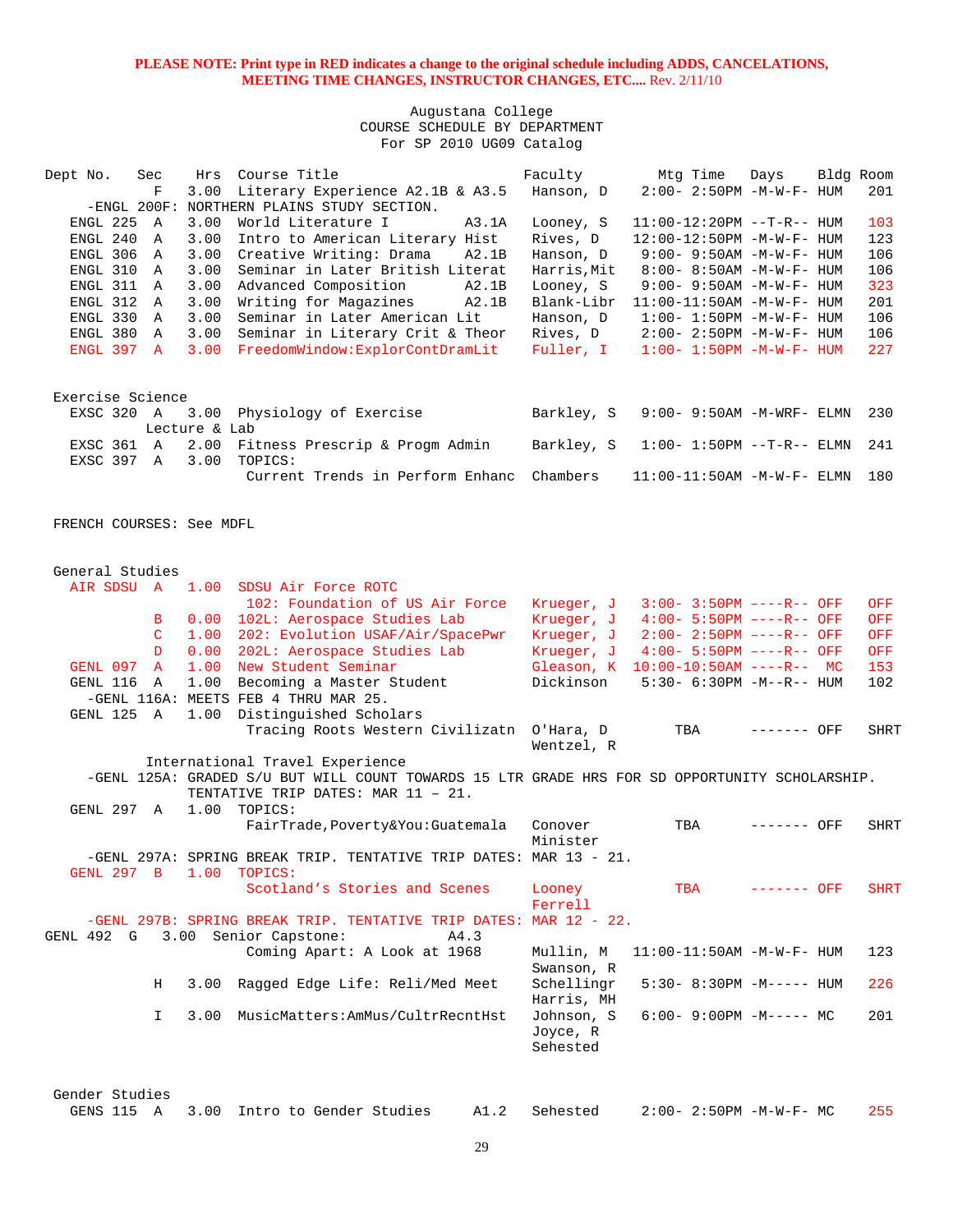Augustana College COURSE SCHEDULE BY DEPARTMENT For SP 2010 UG09 Catalog

|                          |              |      | Course Title                                                                                 |       | Faculty     |                             |             |           |             |
|--------------------------|--------------|------|----------------------------------------------------------------------------------------------|-------|-------------|-----------------------------|-------------|-----------|-------------|
| Dept No.                 | Sec          | Hrs  |                                                                                              |       |             | Mtg Time                    | Days        | Bldg Room |             |
| Geography/Earth Science  |              |      |                                                                                              |       |             |                             |             |           |             |
|                          | GEOG 297 A   | 3.00 | TOPICS:                                                                                      |       |             |                             |             |           |             |
|                          |              |      | Phys Geog & Earth/Space Science                                                              |       | Olness, V   | $8:00 - 9:50AM -T--- GSC$   |             |           | 169         |
|                          |              |      |                                                                                              |       | Swets, D    |                             |             |           |             |
|                          |              |      |                                                                                              |       | Olness, V   | $8:00 - 9:50AM$ ----R-- GSC |             |           | 163         |
|                          |              |      |                                                                                              |       | Swets, D    |                             |             |           |             |
|                          |              |      |                                                                                              |       |             |                             |             |           |             |
| GERMAN COURSES: See MDFL |              |      |                                                                                              |       |             |                             |             |           |             |
| Gerontology              |              |      |                                                                                              |       |             |                             |             |           |             |
| GERO 289                 | A            | 1.00 | Medical Terminology                                                                          |       | Rainboth    | TBA                         | ------- OFF |           | <b>ONLN</b> |
|                          | B            | 1.00 | Medical Terminology                                                                          |       | Herrmann    | TBA                         | ------- OFF |           | <b>ONLN</b> |
| GERO 395                 | $\mathbb{A}$ | 3.00 | Internship in Gerontology I                                                                  |       | Schrader, S | TBA                         | ------- OFF |           | OFF         |
| GERO 396                 | $\mathbb{A}$ | 4.00 | Internship in Gerontology II                                                                 |       | Schrader, S | TBA                         | ------- OFF |           | OFF         |
|                          |              |      |                                                                                              |       |             |                             |             |           |             |
| Government/Intl Affairs  |              |      |                                                                                              |       |             |                             |             |           |             |
| GOVT 100 A               |              |      | 1.00 Current Events                                                                          |       | Dndelinger  | $3:00 - 3:50PM$ ----R-- MC  |             |           | 201         |
|                          |              |      |                                                                                              |       | Johnson, Jl |                             |             |           |             |
|                          |              |      |                                                                                              |       | Lerseth     |                             |             |           |             |
|                          |              |      |                                                                                              |       | Schotten    |                             |             |           |             |
|                          |              |      | -GOVT 100: GRADED S/U BUT WILL COUNT IN 15 LETTER GRADED HRS FOR SD OPPORTUNITY SCHOLARSHIP. |       |             |                             |             |           |             |
| GOVT 110                 | $\mathbb{A}$ | 3.00 | Intro to Government                                                                          | A3.3  | Schotten    | 12:00-12:50PM -M-W-F- MC    |             |           | 253         |
|                          | B            | 3.00 | Intro to Government                                                                          | A3.3  | Johnson, Jl | $1:00 - 1:50PM -M-W-F - MC$ |             |           | 253         |
| GOVT 120                 | Α            | 3.00 | Politics in a Diverse World A3.6                                                             |       | Dndelinger  | $8:30 - 9:50AM -T-R-- MC$   |             |           | 201         |
|                          | <sub>R</sub> | 3.00 | Politics in a Diverse World A3.6                                                             |       | Dndelinger  | $1:00-2:20PM -T-R--MC$      |             |           | 201         |
| GOVT 190                 | Α            | 3.00 | Humans in Conflict                                                                           | A1.2  | Lerseth     | $2:00 - 2:50PM -M-W-F-MC$   |             |           | 103         |
| GOVT 200                 | Α            | 3.00 | American Government                                                                          |       | Lerseth     | 8:00- 8:50AM -M-W-F- MC     |             |           | 103         |
| GOVT 215                 | A            | 3.00 | Asian Politics                                                                               | A3.6  | Johnson, Jl | $11:00-12:20PM$ --T-R-- MC  |             |           | 264         |
| GOVT 235                 | A            | 3.00 | American Foreign Policy                                                                      |       | Dndelinger  | $9:00 - 9:50AM -M-W-F - MC$ |             |           | 103         |
| GOVT 300                 | A            | 4.00 | Public Administration                                                                        | A2.1B | Lerseth     | 10:40-11:50AM -M-W-F- MC    |             |           | 103         |
| GOVT 320                 | A            | 3.00 | Political Philosophy                                                                         |       | Schotten    | $2:00 - 2:50PM -M-W-F - MC$ |             |           | 201         |
| GOVT 350                 | A            | 4.00 | Soc Science Research Meth                                                                    | A2.1B | Schrader, S | $8:00 - 9:50AM -T-R-- MC$   |             |           | 153         |
| GOVT 390                 | $\mathbb{A}$ | 2.00 | Research Seminar                                                                             | A2.1B | Johnson, Jl | TBA                         | $------$ MC |           |             |
| GOVT 391                 | A            | 2.00 | Honors Seminar                                                                               | A2.1B | Johnson, Jl | TBA                         | $------$ MC |           |             |

GREEK COURSES: See CLAS

HEBREW COURSES: See RELI

| History         |                |      |                            |       |            |                                  |     |
|-----------------|----------------|------|----------------------------|-------|------------|----------------------------------|-----|
| HIST 110        | $\mathbb A$    | 3.00 | Western Civilization I     | A3.1A | Pehl, M    | $11:00-11:50AM - M-W-F - MC$     | 202 |
| <b>HIST 111</b> | $\Delta$       | 3.00 | Western Civilization II    | A3.1B | Dipple, G  | $8:00 - 8:50AM - M - W - F - MC$ | 202 |
|                 | <sub>R</sub>   | 3.00 | Western Civilization II    | A3.1B | Conover    | $9:00 - 9:50AM - M - W - F - MC$ | 202 |
|                 | $\mathcal{C}$  | 3.00 | Western Civilization II    | A3.1B | Conover    | $12:00-12:50PM -M-W-F-MC$        | 202 |
|                 | D.             | 3.00 | Western Civilization II    | A3.1B | Preston, M | $1:00 - 1:50PM - M - W - F - MC$ | 202 |
|                 | E.,            | 3.00 | Western Civilization II    | A3.1B | Preston, M | $2:00-2:50PM -M-W-F-MC$          | 202 |
| HIST 115        | $\overline{A}$ | 3.00 | Western Civ. II (Honors)   | A3.1B | Preston, M | $11:00-11:50AM$ $-M-W-F-$ MC     | 257 |
| <b>HIST 121</b> | A              | 3.00 | American Exper. Since 1877 | A3.1B | Pehl, M    | 12:00-12:50PM -M-W-F- MC         | 201 |
| <b>HIST 201</b> | A              | 3.00 | Dreaming the Middle Ages   |       | Dipple, G  | $1:00-2:20PM --T-R--MC$          | 253 |
| <b>HIST 251</b> | $\overline{A}$ | 3.00 | Method & Phil of History   | A2.1B | Pehl, M    | $8:30 - 9:50AM -T-R--MC$         | 257 |
| HIST 290        | $\mathbf{A}$   | 3.00 | History of American Press  | A2.1B | Miller, J  | $1:00-2:20PM --T-R--HIM$         | 201 |
|                 |                |      |                            |       |            |                                  |     |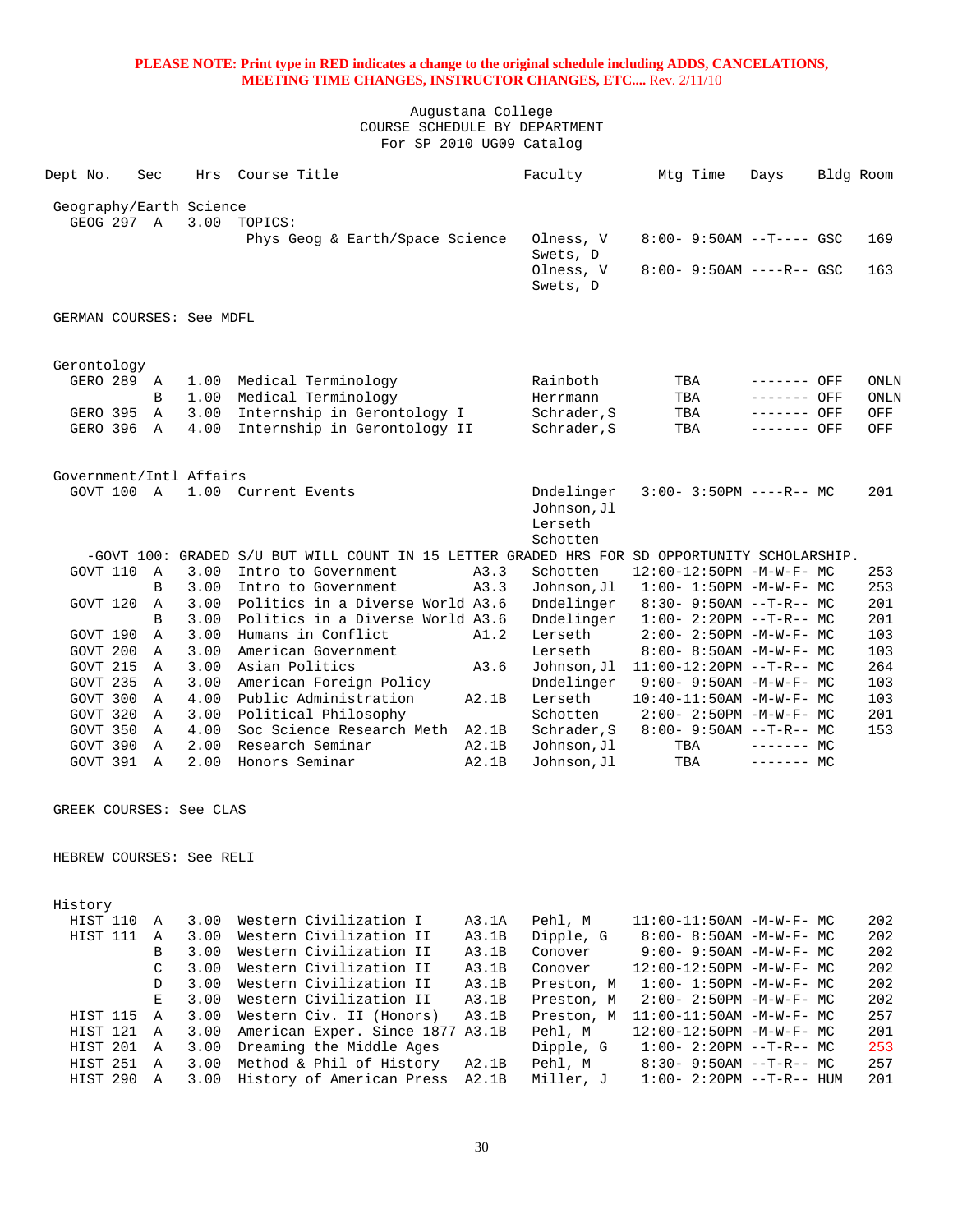| Dept No.                                   | Sec          | Hrs          | Course Title                                                                                |              | Faculty                | Mtg Time                                                       | Days         | Bldg Room |          |
|--------------------------------------------|--------------|--------------|---------------------------------------------------------------------------------------------|--------------|------------------------|----------------------------------------------------------------|--------------|-----------|----------|
| HIST 297 A                                 |              | 3.00         | TOPICS:<br>Global Economic History                                                          |              | Wright, R              | $1:00-2:20PM -T-R--MC$                                         |              |           | 157      |
|                                            | B            | 3.00         | Latin America from 1829 to 2020                                                             |              | Conover                | $11:00-12:20PM$ --T-R-- MC                                     |              |           | 255      |
| HIST 300                                   | $\mathbb A$  | 3.00         | Revolutionary America                                                                       | A2.1B        | Mullin, M              | $1:00 - 1:50PM - M - W - F - MC$                               |              |           | 257      |
| HIST 490 A                                 |              | 3.00         | Senior Seminar                                                                              | A2.1B        | Dipple, G              | $8:30 - 9:50AM -T-R-- MC$                                      |              |           | 120      |
|                                            |              |              |                                                                                             |              |                        |                                                                |              |           |          |
| Health                                     |              |              |                                                                                             |              |                        |                                                                |              |           |          |
| HLTH 216                                   | A            | 2.00         | Stress Management                                                                           |              | Aldrich, M             | $9:00 - 9:50AM -T-R--ELMN$                                     |              |           | 241      |
| HLTH 222                                   | Α            | 2.00         | Nutrition & Exercise                                                                        |              | Barkley, S             | $11:00-11:50AM -M-W---$ ELMN                                   |              |           | 241      |
| HLTH 242 A                                 |              | 2.00         | Personal Health                                                                             |              | Vahrenkamp             | $12:00-12:50PM -M-W---$ ELMN                                   |              |           | 241      |
|                                            |              |              |                                                                                             |              |                        |                                                                |              |           |          |
| International Studies                      |              |              |                                                                                             |              |                        |                                                                |              |           |          |
| INST 100 A                                 |              | 1.00         | Intro to International Studies                                                              |              | Sorenson, T            | $6:00-8:00PM$ --T---- MC                                       |              |           | 264      |
| INST 200 A                                 |              | 1.00         | Living & Learning Abroad<br>-INST 200A: MEETS LAST 7 WEEKS OF SEMESTER - APR 1 THRU MAY 13. |              | Grinager, D            | $3:00-3:50PM$ ----R-- HUM                                      |              |           | 302      |
|                                            |              |              |                                                                                             |              |                        |                                                                |              |           |          |
|                                            |              |              |                                                                                             |              |                        |                                                                |              |           |          |
| Sign Lang. Interpreting<br><b>INTR 110</b> | A            | 2.00         | Visual/Gestural Communication                                                               |              |                        |                                                                |              |           | 220      |
| <b>INTR 301</b>                            | A            | 3.00         | Building Translation Skills                                                                 |              | Steen, C<br>Gunderson  | $11:00-11:50AM$ -M-W--- MC<br>$8:00 - 8:50AM - M - W - F - MC$ |              |           | 254      |
| INTR 342 A                                 |              | 3.00         | Amer Sign Language to English I                                                             |              | Dyce, M                | $8:30-9:50AM --T-R--MC$                                        |              |           | 254      |
| <b>INTR 343</b>                            | Α            | 3.00         | English to Amer Sign Language I                                                             |              | Dyce, M                | $10:40-11:50AM$ --T-R-- MC                                     |              |           | 254      |
| INTR 360                                   | A            | 3.00         | ASL Linguist & Sociolinguistics                                                             |              | Dyce, M                | $8:00 - 9:50AM - M - W - F - MC$                               |              |           | 252      |
|                                            |              |              |                                                                                             |              | Dyce, M                | 11:00-11:50AM -M-W-F- MC                                       |              |           | 254      |
|                                            |              |              | -INTR 360A: MEETS 1ST 4 WEEKS OF SEMESTER.                                                  |              |                        |                                                                |              |           |          |
| INTR 397 A                                 |              | 3.00         | TOPICS:                                                                                     |              |                        |                                                                |              |           |          |
|                                            |              |              | Finger Spelling                                                                             |              | Steen, C               | $6:00-9:00PM -M--- MC$                                         |              |           | 255      |
| INTR 455 A                                 |              |              | 9.00 Advanced Interpreting Practicum                                                        |              | Dyce, M                | TBA                                                            | ------- OFF  |           | OFF      |
|                                            |              |              |                                                                                             |              |                        |                                                                |              |           |          |
| Journalism                                 |              |              |                                                                                             |              |                        |                                                                |              |           |          |
| JOUR 095                                   | A            | 1.00         | Journalism Participation<br>MIRROR                                                          |              | Miller, J              | TBA                                                            | $------$ HUM |           | 222      |
|                                            | В            | 1.00         | EDDA                                                                                        |              | Blank-Libr             | TBA                                                            | ------- HUM  |           | 221      |
|                                            | C            | 1.00         | <b>VENTURE</b>                                                                              |              | Miller, J              | <b>TBA</b>                                                     | $------$ HUM |           |          |
| <b>JOUR 115</b>                            | A            | 3.00         | News Reporting & Writing                                                                    | A2.1B        | Blank-Libr             | $12:00-12:50PM -M-W-F- HUM$                                    |              |           | 201      |
| <b>JOUR 243</b>                            | A            | 3.00         | Editorial Skills II: Layout& Desgn                                                          |              | Klinski                | $11:00-12:20PM$ --T-R-- CVA                                    |              |           | 181A     |
| <b>JOUR 290</b>                            | Α            | 3.00         | History of American Press A2.1B                                                             |              | Miller, J              | $1:00 - 2:20PM -T-R--HUM$                                      |              |           | 201      |
| <b>JOUR 312</b>                            | $\mathbb{A}$ | 3.00         | Writing For Magazines                                                                       | A2.1B        | Blank-Libr             | $11:00-11:50AM$ -M-W-F- HUM                                    |              |           | 201      |
|                                            |              |              |                                                                                             |              |                        |                                                                |              |           |          |
| LATIN COURSES: See CLAS                    |              |              |                                                                                             |              |                        |                                                                |              |           |          |
|                                            |              |              |                                                                                             |              |                        |                                                                |              |           |          |
| Mathematics                                |              |              |                                                                                             |              |                        |                                                                |              |           |          |
| MATH 110 A                                 |              | 3.00         | Structure of Mathematics                                                                    |              | Smith, Jay             | $9:00 - 9:50AM - M - W - F - GSC$                              |              |           | 29       |
| MATH 113                                   | $\mathbb A$  | 3.00         | Methods of Teaching Elem Math                                                               |              | Wenger, L              | $6:00-9:00PM -M--- MC$                                         |              |           | 164      |
|                                            |              |              | -MATH 113A: ADMITTED TEACHER EDUC STUDENTS ONLY. MUST ALSO REGISTER FOR EDUC 320 & 325.     |              |                        |                                                                |              |           |          |
| MATH 140                                   | A            | 3.00         | Quantitative Reasoning                                                                      | A2.3         | Knapp, E               | $9:00 - 9:50AM - M - W - F - GSC$                              |              |           | 21       |
|                                            | B            | 3.00         | Quantitative Reasoning                                                                      | A2.3         | Sorenson, T            | $11:00-11:50AM$ -M-W-F- GSC                                    |              |           | 21       |
| MATH 150                                   | Α<br>B       | 4.00         | Pre-Calculus                                                                                | A2.3         | Olson, C               | 12:00-12:50PM -MTW-F- GSC                                      |              |           | 21       |
| MATH 151                                   | $\mathbb{A}$ | 4.00<br>4.00 | Pre-Calculus<br>Calculus I                                                                  | A2.3<br>A2.3 | Olson, C<br>Smith, Jay | 2:00- 2:50PM -MTW-F- GSC<br>12:00-12:50PM -MTW-F- GSC          |              |           | 29<br>29 |
|                                            | B            | 4.00         | Calculus I                                                                                  | A2.3         | Gregg, M               | 2:00- 2:50PM -MTW-F- GSC                                       |              |           | 21       |
|                                            |              |              |                                                                                             |              |                        |                                                                |              |           |          |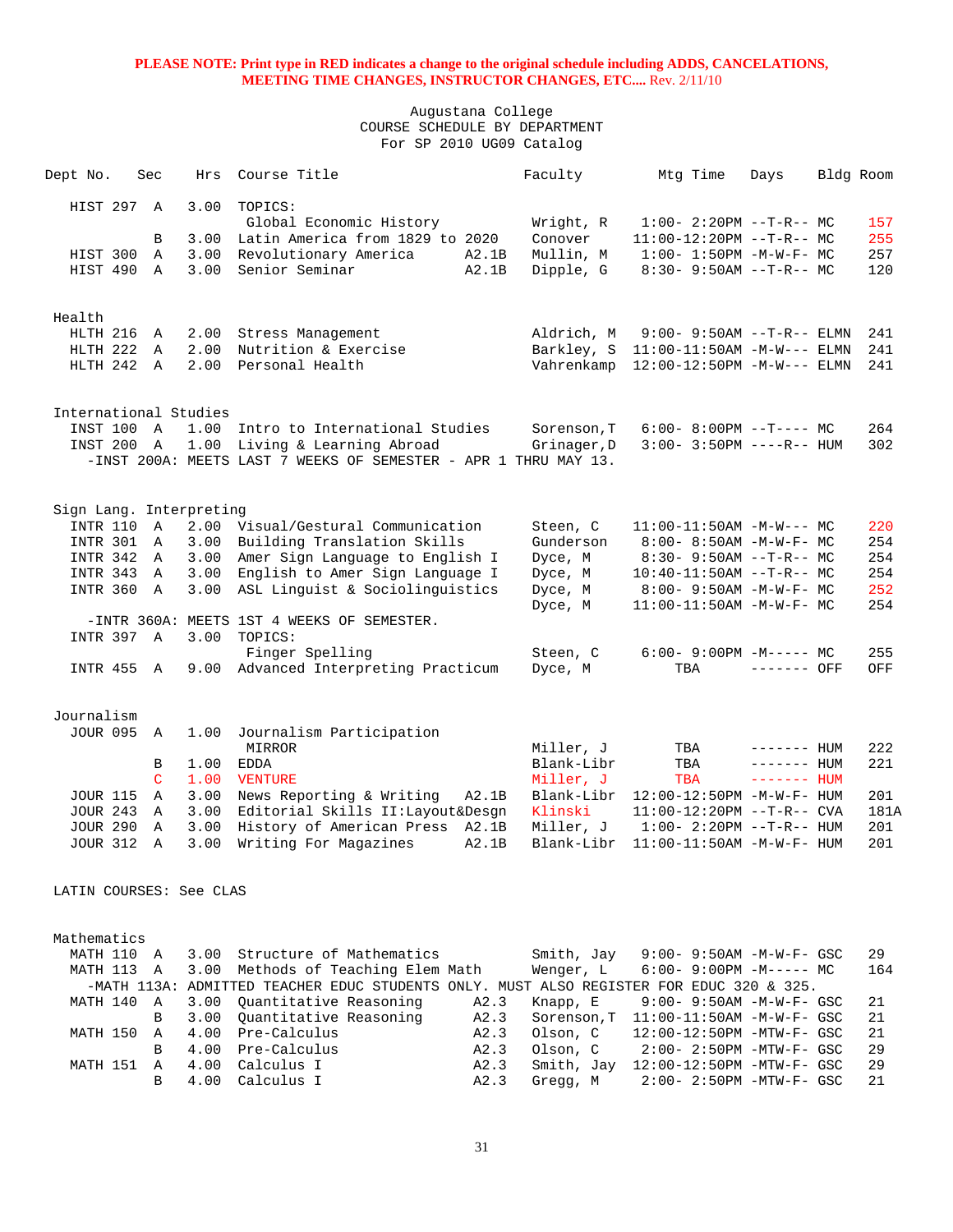| Dept No. |                   | Sec            | Hrs                      | Course Title                                                        |       | Faculty                  | Mtg Time                                                 | Days         | Bldg Room   |
|----------|-------------------|----------------|--------------------------|---------------------------------------------------------------------|-------|--------------------------|----------------------------------------------------------|--------------|-------------|
|          | MATH 152          | $\overline{A}$ | 4.00                     | Calculus II                                                         | A2.3  | Olson, C                 | 8:00- 8:50AM -MTW-F- GSC                                 |              | 29          |
|          |                   | B              | 4.00                     | Calculus II                                                         | A2.3  | Gregg, M                 | $1:00-1:50PM -MTW-F-GSC$                                 |              | 29          |
|          | MATH 153          | A              | 3.00                     | Calculus III                                                        | A2.3  | Knapp, E                 | 8:00- 8:50AM -M-W-F- GSC                                 |              | 21          |
|          | MATH 220          | A              | 3.00                     | Linear Algebra                                                      |       | Sorenson, T              | $1:00 - 1:50PM - M - W - F - GSC$                        |              | 31          |
|          | MATH 320          | A              | 3.00                     | Discrete Structures                                                 |       | Sorenson, T              | 8:00- 8:50AM -M-W-F- GSC                                 |              | 31          |
|          | MATH 355          | A              | 3.00                     | Complex Analysis                                                    |       | Knapp, E                 | $10:40-12:00PM$ --T-R-- GSC                              |              | 21          |
|          | MATH 490          | $\mathbb{A}$   | 1.00                     | Senior Seminar                                                      |       | Sorenson, T              | $6:00 - 8:00PM -M--- GSC$                                |              | 31          |
|          |                   |                |                          | -MATH 490A: MEETS 1ST HALF OF SEMESTER.                             |       |                          |                                                          |              |             |
|          |                   |                |                          |                                                                     |       |                          |                                                          |              |             |
|          |                   |                | Modern Foreign Languages |                                                                     |       |                          |                                                          |              |             |
|          | MDFL 121 A        |                | 3.00                     | Intro to French II                                                  | A3.4  | Thompsen                 | $9:00 - 9:50AM - M - W - F - HUM$                        |              | 320         |
|          |                   | B              | 3.00                     | Intro to French II                                                  | A3.4  | Fish, S                  | 12:00-12:50PM -M-W-F- HUM                                |              | 320         |
|          | MDFL 131 A        |                | 3.00                     | Intro to German II                                                  | A3.4  | Lhotzky, M               | 12:00-12:50PM -M-W-F- HUM                                |              | 302         |
|          |                   | B              | 3.00                     | Intro to German II                                                  | A3.4  | Lhotzky, M               | $1:00 - 1:50PM -M-W-F - HUM$                             |              | 302         |
|          | MDFL 181          | $\mathbb A$    | 3.00                     | Intro to Spanish II                                                 | A3.4  | Vivancos                 | 12:00-12:50PM -M-W-F- HUM                                |              | 301         |
|          |                   | B              | 3.00                     | Intro to Spanish II                                                 | A3.4  | Herman, E                | $8:30 - 9:50AM -T-R-- HUM$                               |              | 302         |
|          |                   | C              | 3.00                     | Intro to Spanish II                                                 | A3.4  | Vivancos                 | $1:00 - 2:20PM -T-R--HUM$                                |              | 301         |
|          |                   | D              | 3.00                     | Intro to Spanish II                                                 | A3.4  | Herman, E                | $11:00-12:20PM$ --T-R-- HUM                              |              | 302         |
|          | MDFL 221          | A              | 4.00                     | Intermediate French II                                              |       | Fish, S                  | $2:00-2:50PM -MTWR-- HUM$                                |              | 320         |
|          | MDFL 231          | A              | 4.00                     | Intermediate German II                                              |       | Lhotzky, S               | $2:00-2:50PM -MTW-F-HUM$                                 |              | 302         |
|          | MDFL 281          | A              | 4.00                     | Intermediate Spanish II                                             |       | Ogdie, S                 | 8:00- 8:50AM -MTW-F- HUM                                 |              | 301         |
|          |                   | B              | 4.00                     | Intermediate Spanish II                                             |       | Ogdie, S                 | $9:00 - 9:50AM - MTW-F - HUM$                            |              | 301         |
|          | MDFL 294          | $\mathbb{A}$   | 3.00                     | TOPICS in MDFL:<br>Language & Culture                               |       | Rosenthal                | 7:00-10:00PM ---W--- HUM                                 |              | 301         |
|          | MDFL 297A A       |                | 1.00                     | TOPICS:                                                             |       |                          |                                                          |              |             |
|          |                   |                |                          | Artistic History of Paris                                           |       | Fish, S                  | TBA                                                      | ------- OFF  | <b>SHRT</b> |
|          | MDFL 297B A       |                | 3.00                     | TOPICS:                                                             |       |                          |                                                          |              |             |
|          |                   |                |                          | Spanish for Hlth Care Professnls                                    |       | Ogdie, S                 | $11:00-11:50AM$ -M-W-F- HUM                              |              | 302         |
|          | MDFL 326          | A              | 3.00                     | Francophone Culture &Literatures                                    |       | Fish, S                  | $11:00-12:20PM$ --T-R-- HUM                              |              | 325         |
|          | MDFL 336          | A              | 3.00                     | German Civilization & Culture                                       |       | Lhotzky, S               | $1:00 - 1:50PM - M - W - F - HUM$                        |              | 317         |
|          | MDFL 382 A        |                | 4.00                     | Spanish Conv & Comp II                                              | A2.1B | Vivancos                 | $11:00-12:50PM$ --T-R-- HUM                              |              | 121         |
|          | MDFL 397A A       |                | 1.00                     | TOPICS:                                                             |       |                          |                                                          |              |             |
|          |                   |                |                          | Artistic History of Paris                                           |       | Fish, S                  | TBA                                                      | $------$ OFF | <b>SHRT</b> |
|          |                   |                |                          | -MDFL 397A/A: SPRING BREAK TRIP. TENTATIVE TRIP DATES: MAR 12 - 20. |       |                          |                                                          |              |             |
|          | MDFL 397B A       |                | 4.00                     | TOPICS:                                                             |       |                          |                                                          |              |             |
|          |                   |                |                          | Advanced Grammar                                                    |       | Herman, E                | 10:40-11:50AM -M-W-F- HUM                                |              | 321         |
|          | MDFL 400          | A              | 1.00                     | Senior Project                                                      |       | Fish, S                  | TBA                                                      | $------$ HUM |             |
|          |                   | В              | 1.00                     | Senior Project                                                      |       | Lhotzky, S               | TBA                                                      | $------$ HUM |             |
|          |                   | C              | 1.00                     | Senior Project                                                      |       | Herman, E                | TBA                                                      | $------$ HUM |             |
|          |                   | D              | 1.00                     | Senior Project                                                      |       | Ogdie, S                 | TBA                                                      | $------$ HUM |             |
|          |                   | Е              |                          | 1.00 Senior Project                                                 |       | Vivancos                 | TBA                                                      | $------HUM$  |             |
|          |                   |                |                          |                                                                     |       |                          |                                                          |              |             |
| Music    |                   |                |                          |                                                                     |       |                          |                                                          |              |             |
|          | MUSI 095          | A              | 1.00                     | Music Ensemble:                                                     |       |                          |                                                          |              |             |
|          |                   |                |                          | Augustana Choir                                                     |       | Johnson, J               | 3:55- 5:10PM -MTWR-- HUM                                 |              | 173         |
|          |                   | В              | 1.00                     | Collegiate Chorale                                                  |       | Staff                    | 12:00-12:50PM -M-W-F- HUM                                |              | 173         |
|          |                   | Ε              | 1.00                     | Augustana Band                                                      |       | Ammann, B                | $4:00 - 5:30PM -M-WR-- HUM$                              |              | 168         |
|          |                   | $\mathbf F$    | 1.00                     | College/Community Band                                              |       | Schilf, P                | 7:00- 9:30PM ----R-- HUM                                 |              | 168         |
|          |                   | L              | 1.00                     | Augustana Orchestra                                                 |       | Stanichar                | $4:00 - 5:30PM -T--- HUM$                                |              | 168         |
|          |                   |                |                          |                                                                     |       | Stanichar                | $11:00-12:20PM$ ----R-- HUM                              |              | 168         |
|          |                   |                |                          | SDSO Chorus                                                         |       | Stanichar                | 6:30- 9:00PM U------ HUM                                 |              | 168         |
|          |                   | P              | 1.00                     |                                                                     |       | Johnson, J               | 7:00- 9:00PM -M----- HUM                                 |              | 173         |
|          | <b>MUSI 096 A</b> |                | 1.00                     | Chamber Music:                                                      |       |                          |                                                          |              | 121         |
|          |                   |                |                          | Opera Theatre Workshop                                              |       | Grevlos, L<br>Grevlos, L | $3:00 - 3:50PM -M-----$ HUM<br>$3:00-4:50PM$ -----F- HUM |              | 178         |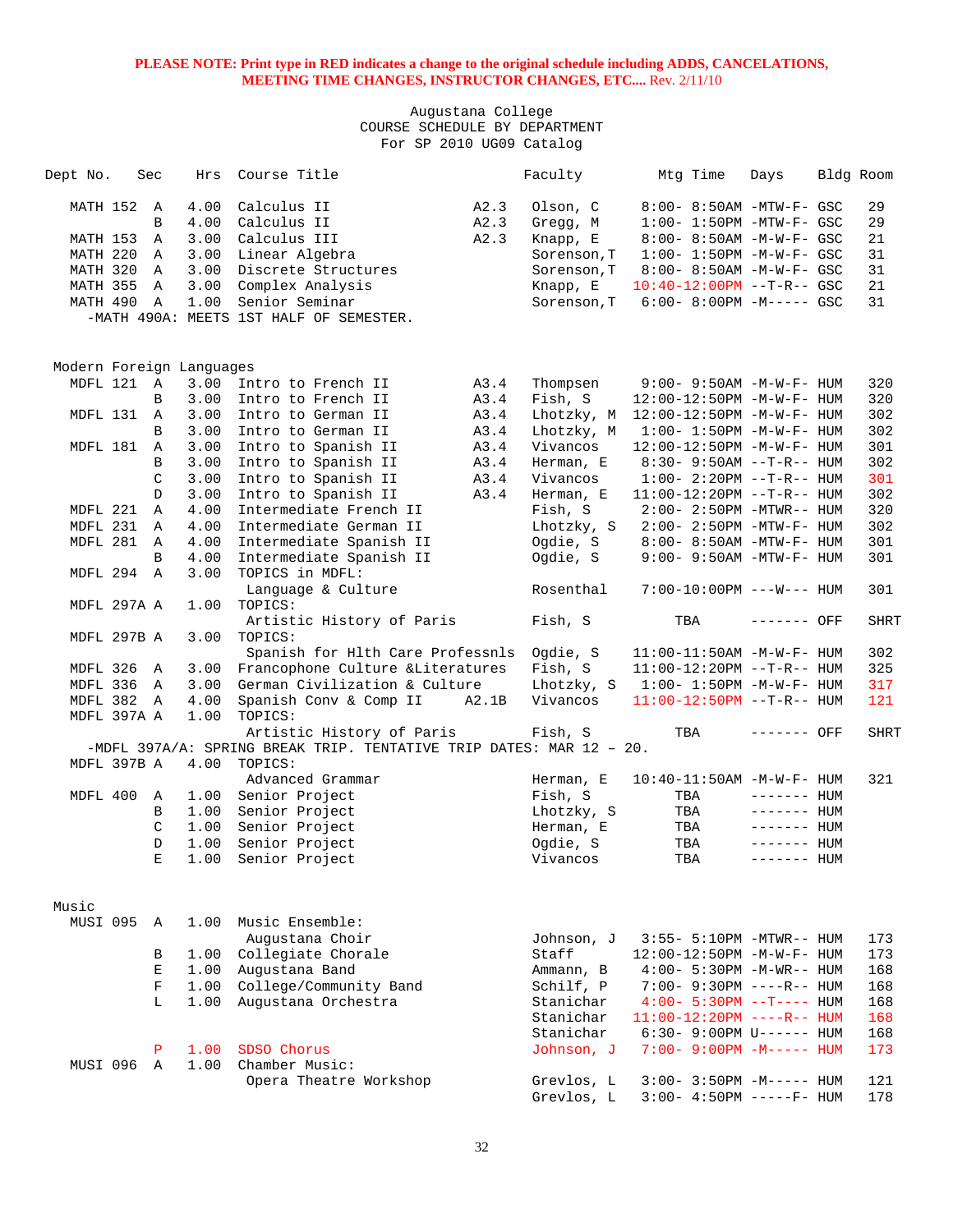| Dept No. |             | Sec           | Hrs  | Course Title                     | Faculty     | Mtg Time                                 | Days               | Bldg Room |
|----------|-------------|---------------|------|----------------------------------|-------------|------------------------------------------|--------------------|-----------|
|          |             | В             | 1.00 | Brass Quintet                    | Bogenrief   | TBA                                      | $------$ HUM       | 10        |
|          |             | $\mathsf C$   | 1.00 | Saxophone Quartet                | Ammann, B   | TBA                                      | ------- HUM        | 134       |
|          |             | $\mathbb D$   | 1.00 | Chamber Strings                  | Melik-Step  | TBA                                      | $------$ HUM       | 152       |
|          |             | Ε             | 1.00 | Clarinet                         | Larson, A   | TBA                                      | $------$ HUM       | 155       |
|          |             | $\mathbf F$   | 1.00 | Flute Choir                      | Anderson, E | $3:00-3:50PM -M-----$ HUM                |                    | 178       |
|          |             |               |      |                                  |             |                                          |                    |           |
|          |             | H             | 1.00 | Woodwind Quintet                 | Tomkins,J   | TBA                                      | $------$ HUM       | 168       |
|          |             | I.            | 1.00 | Percussion Ensemble              | Pennington  | $6:00-8:00PM$ ---W--- HUM                |                    | 168       |
|          |             | К             | 1.00 | Trombone Choir                   | Shoemaker   | $3:00 - 3:50PM -T--- HUM$                |                    | 178       |
|          |             | L             | 1.00 | String Ouartet                   | Hufnagle    | TBA                                      | $------$ HUM       | 50        |
|          |             | М             | 1.00 | Jazz Lab                         | Schilf, P   | $6:30 - 7:20PM -M-----$ HUM              |                    | 168       |
|          |             | N             | 1.00 | Northlandesr Jazz Combo          | Isackson, M | 8:15- 9:30PM -M----- HUM                 |                    | 168       |
|          |             | $\circ$       | 1.00 | Accompanying Lab                 | Reid, D     | $3:00 - 3:50PM -T--- HUM$                |                    | 178       |
|          |             | Q             | 1.00 | Mallet Keyboard Ensemble         | Pennington  | $3:00 - 3:50PM$ ----R-- HUM              |                    | 144       |
| MUSI 097 |             | Α             | 1.00 | Chamber Music Ensemble:          |             |                                          |                    |           |
|          |             |               |      | Chamber Choir                    | Johnson, J  | 5:15- 6:15PM -M-W--- HUM                 |                    | 173       |
|          |             | В             | 1.00 | Brass Choir                      | Schilf, P   | $3:00 - 3:50PM -M-W---$ HUM              |                    | 168       |
|          |             | $\mathcal{C}$ | 1.00 | Northlanders Jazz Band           | Schilf, P   |                                          |                    | 178       |
|          |             |               |      |                                  |             | $5:30-6:20PM -M-----$ HUM                |                    |           |
|          |             |               |      |                                  | Schilf, P   | $4:00-4:50PM -T--- HUM$                  |                    | 178       |
| MUSI 110 |             | A             | 3.00 | The Understanding of Music A3.5B | Johnson, S  | 11:00-11:50AM -M-W-F- HUM                |                    | 121       |
|          |             | B             | 3.00 | The Understanding of Music A3.5B |             | Johnson, S 12:00-12:50PM -M-W-F- HUM     |                    | 121       |
| MUSI 111 |             | $\mathbb A$   | 3.00 | History of Jazz<br>A3.5B         | Joyce, R    | $1:00 - 1:50PM - M - W - F - HUM$        |                    | 121       |
|          | MUSI 121 A  |               | 2.00 | Music Theory II:                 |             | Andrews, $R$ 11:00-11:50AM $-M-W-F-$ HUM |                    | 145       |
|          |             |               |      | Melodic Struct & Diatonic Harm   |             |                                          |                    |           |
|          |             | B             | 2.00 | Music Theory II:                 | Andrews, R  | $1:00 - 1:50PM - M - W - F - HUM$        |                    | 145       |
|          | MUSI 121L A |               | 1.00 | Aural Skills II                  | Ohashi, S   | $12:00-12:50PM$ --T-R-- HUM              |                    | 145       |
|          |             | B             | 1.00 | Aural Skills II                  | Ohashi, S   | $1:00 - 1:50PM -T-R-- HUM$               |                    | 145       |
| MUSI 153 |             | Α             | 1.00 | Interm Class Piano: Music Majors | Schempp, M  | $8:00 - 8:50AM - M-W--- HUM$             |                    | 146       |
|          |             | B             | 1.00 | Interm Class Piano: Music Majors | Schempp, M  | $8:00 - 8:50AM -T-R-- HUM$               |                    | 146       |
| MUSI 161 |             | $\mathbb{A}$  | 1.00 | Private Instruction: Strings     |             |                                          |                    |           |
|          |             |               |      |                                  |             |                                          |                    |           |
|          |             |               |      | Violin-30 min.                   | Zamora, C   | TBA                                      | ------- HUM        | 11        |
|          |             | AΜ            | 1.00 | Violin-50 min.                   | Zamora, C   | TBA                                      | ------- HUM        | 11        |
|          |             | B             | 1.00 | Viola-30 min.                    | Lin, P.     | TBA                                      | ------- HUM        | 11        |
|          |             | BM            | 1.00 | Viola-50 min.                    | Lin, P.     | TBA                                      | $------$ HUM       | 11        |
|          |             | C             | 1.00 | Violoncello-30 min.              | Hufnagle    | TBA                                      | $------$ HUM       | 24        |
|          |             | CM            | 1.00 | Violoncello-50 min.              | Hufnagle    | TBA                                      | $------$ HUM       | 24        |
|          |             | D             | 1.00 | Bass-30 min.                     | Chiarello   | TBA                                      | ------- HUM        | 5         |
|          |             | DM            | 1.00 | Bass-50 min.                     | Chiarello   | TBA                                      | $------$ HUM       | 5         |
|          |             | Е             | 1.00 | Guitar                           | Gunderson   | TBA                                      | $------$ HUM       | 34        |
|          |             | EM            | 1.00 | Guitar                           | Gunderson   | TBA                                      | ------- HUM        | 34        |
|          |             | $\rm F$       | 1.00 | Harp-30 min.                     | Vorhes, A   | TBA                                      | $------$ HUM       | 151       |
|          |             | FM            | 1.00 | Harp-50 min.                     | Vorhes, A   | TBA                                      | $------$ HUM       | 151       |
|          | MUSI 161A A |               | 1.00 | Private Instruction: Strings     |             |                                          |                    |           |
|          |             |               |      | Violin-30 min.                   | Lutow, J    | TBA                                      | ------- <b>HUM</b> | 24        |
|          |             |               | 1.00 | Violin-50 min.                   | Lutow, J    | TBA                                      | ------- HUM        | 24        |
|          |             | AΜ            |      |                                  |             |                                          |                    |           |
|          | MUSI 161B C |               | 1.00 | Private Instruction: Strings     |             |                                          |                    |           |
|          |             |               |      | Violoncello-30 min.              | Melik-Step  | TBA                                      | ------- HUM        | 152       |
|          |             | CМ            | 1.00 | Violincello-50 min.              | Melik-Step  | TBA                                      | ------- HUM        | 152       |
| MUSI 162 |             | Α             | 1.00 | Private Instruction: Woodwinds   |             |                                          |                    |           |
|          |             |               |      | Flute-30 min.                    | Masek, P    | TBA                                      | ------- HUM        | 154       |
|          |             | AΜ            | 1.00 | Flute-50 min.                    | Masek, P    | TBA                                      | $------$ HUM       | 154       |
|          |             | В             | 1.00 | Oboe-30 min.                     | Stanichr, K | TBA                                      | ------- HUM        | 157       |
|          |             | ВM            | 1.00 | Oboe-50 min.                     | Stanichr, K | TBA                                      | ------- HUM        | 157       |
|          |             | C             | 1.00 | Clarinet-30 min.                 | Hill, C     | TBA                                      | ------- HUM        | 155       |
|          |             |               |      |                                  | Larson, A   |                                          |                    |           |
|          |             | CM            | 1.00 | Clarinet-50 min.                 | Hill, C     | TBA                                      | $------$ HUM       | 155       |
|          |             |               |      |                                  | Larson, A   |                                          |                    |           |
|          |             |               |      |                                  |             |                                          |                    |           |
|          |             | D             | 1.00 | Bassoon-30min.                   | Tomkins,J   | TBA                                      | ------- <b>HUM</b> | 157       |
|          |             | DM            | 1.00 | Bassoon-50 min.                  | Tomkins, J  | TBA                                      | ------- <b>HUM</b> | 157       |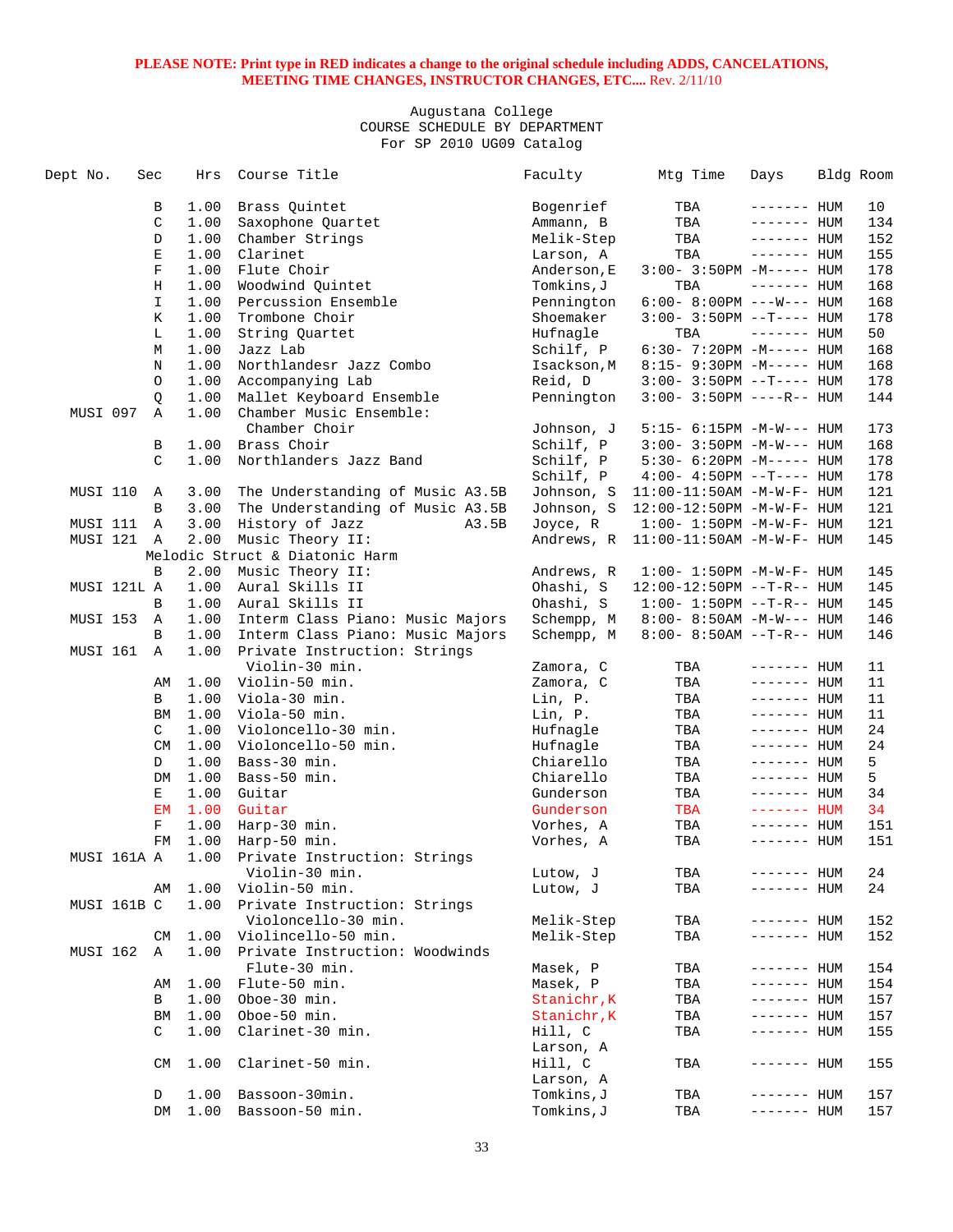| Dept No.        | Sec       | Hrs  | Course Title                     | Faculty     | Mtg Time                          | Days         | Bldg Room       |
|-----------------|-----------|------|----------------------------------|-------------|-----------------------------------|--------------|-----------------|
|                 | Е         | 1.00 | Saxophone-30 min.                | Ammann, B   | TBA                               | ------- HUM  | 134             |
|                 | ЕM        | 1.00 | Saxophone-50 min.                | Ammann, B   | TBA                               | ------- HUM  | 134             |
| <b>MUSI 163</b> | Α         | 1.00 | Private Instruction: Brass Winds |             |                                   |              |                 |
|                 |           |      | Horn-30 min.                     | Rygg, J     | TBA                               | ------- HUM  | 7               |
|                 | AΜ        | 1.00 | Horn-50 min.                     | Rygg, J     | TBA                               | ------- HUM  | 7               |
|                 | B         | 1.00 | Trumpet-30 min.                  | Bogenrief   | TBA                               | ------- HUM  | 10              |
|                 | BM        | 1.00 | Trumpet-50 min.                  | Bogenrief   | TBA                               | ------- HUM  | 10              |
|                 | C         | 1.00 | Trombone-30 min.                 | Shoemaker   | TBA                               | ------- HUM  | 149             |
|                 | <b>CM</b> | 1.00 | Trombone-50 min.                 | Shoemaker   | TBA                               | ------- HUM  | 149             |
|                 | D         | 1.00 | Euphonium-30 min.                | Shoemaker   | TBA                               | ------- HUM  | 149             |
|                 | DM        | 1.00 | Euphonium-50 min.                | Shoemaker   | TBA                               | ------- HUM  | 149             |
|                 | Е         | 1.00 | Tuba-30 min.                     | Andersen, M | TBA                               | ------- HUM  | $4\overline{ }$ |
|                 | EM        | 1.00 | Tuba-50 min.                     | Andersen, M | TBA                               | ------- HUM  | 4               |
| MUSI 164        | Α         | 1.00 | Private Instruction: Percussion  |             |                                   |              |                 |
|                 |           |      | Percussion-30 min.               | Pennington  | TBA                               | ------- HUM  | 144             |
|                 | AΜ        | 1.00 | Percussion-50 min.               | Pennington  | TBA                               | ------- HUM  | 144             |
| MUSI 165        | Α         | 1.00 | Private Instruction: Piano       |             |                                   |              |                 |
|                 |           |      | Piano-30 min.                    | Andrews, R  | TBA                               | $------$ HUM | 160             |
|                 |           |      |                                  | Ohashi, S   | TBA                               | ------- HUM  | 159             |
|                 |           |      |                                  | Steen, S    | TBA                               | ------- HUM  | 158             |
|                 | AΜ        | 1.00 | Piano-50 min.                    | Andrews, R  | TBA                               | ------- HUM  | 160             |
|                 |           |      |                                  | Ohashi, S   | TBA                               | ------- HUM  | 159             |
|                 |           |      |                                  | Steen, S    | TBA                               | ------- HUM  | 158             |
| MUSI 166        | Α         | 1.00 | Private Instruction: Keyboard    |             |                                   |              |                 |
|                 |           |      | Organ-30 min.                    | Schempp, M  | TBA                               | $------$ HUM |                 |
|                 | AΜ        | 1.00 | Organ-50 min.                    | Schempp, M  | TBA                               | ------- HUM  |                 |
|                 | В         | 1.00 | Harpsichord-30 min.              | Schempp, M  | TBA                               | ------- HUM  |                 |
|                 | BM        | 1.00 | Harpsichord-50 min.              | Schempp, M  | TBA                               | ------- HUM  |                 |
| MUSI 167        | Α         | 1.00 | Private Instruction: Voice       |             |                                   |              |                 |
|                 |           |      | Voice-30 min.                    | Staff       | TBA                               | $------$ HUM |                 |
|                 | AΜ        | 1.00 | Voice-50 min.                    | Staff       | TBA                               | ------- HUM  |                 |
|                 | В         | 1.00 | Voice-30 min.                    | Grevlos, L  | TBA                               | ------- HUM  | 139             |
|                 | ΒM        | 1.00 | Voice-50 min.                    | Grevlos, L  | TBA                               | $------$ HUM | 139             |
|                 | C         | 1.00 | Voice-30 min.                    | Koch, C     | TBA                               | $------$ HUM | 140             |
|                 | CM        | 1.00 | Voice-50 min.                    | Koch, C     | TBA                               | $------$ HUM | 140             |
|                 | D         | 1.00 | Voice-30 min.                    | Schreck, J  | TBA                               | $------$ HUM | 153             |
|                 | DM        | 1.00 | Voice-50 min.                    | Schreck, J  | TBA                               | ------- HUM  | 153             |
|                 | Е         | 1.00 | Voice-30 min.                    | Carter, J   | TBA                               | ------- HUM  | 150             |
|                 | EМ        | 1.00 | Voice-50 min.                    | Carter, J   | TBA                               | ------- HUM  | 150             |
|                 | G         | 1.00 | Voice-30 min.                    | Barnard, M  | TBA                               | $------$ HUM | 153             |
|                 | GM        | 1.00 | Voice-50 min.                    | Barnard, M  | TBA                               | ------- HUM  | 153             |
|                 | Н         | 1.00 | Voice-30 min.                    | Lodine, E   | TBA                               | ------- HUM  | 150             |
|                 | HМ        | 1.00 | Voice-50 min.                    | Lodine, E   | TBA                               | $------$ HUM | 150             |
| MUSI 212        | Α         | 3.00 | Music Hist/Lit: 1750-Prsnt A3.1B | Stanichar   | $10:40-11:50AM$ -M-W--- HUM       |              | 102             |
| MUSI 214        | Α         | 3.00 | MusHist/Lit-NonWest A2.1B & A3.6 | Pennington  | $1:00 - 2:20PM -T-R--HUM$         |              | 121             |
| MUSI 221        | A         | 2.00 | Music Theory IV:                 | Andrews, R  | $2:00 - 2:50PM -M-W-F - HUM$      |              | 145             |
|                 |           |      | Ext Chrom & Contrapuntal Genre   |             |                                   |              |                 |
| MUSI 221L A     |           | 1.00 | Aural Skills IV                  | Ohashi, S   | $2:00 - 2:50PM -T-R-- HUM$        |              | 145             |
| MUSI 230        | Α         | 2.00 | Music, Theatre & Dance - Elem Cl | Johnson, S  | $11:00-11:50AM$ --T-R-- HUM       |              | 173             |
| MUSI 252        | Α         | 3.00 | Woodwind Pedagogy & Performance  | Ammann, B   | 8:00- 8:50AM -MTWR-- HUM          |              | 168             |
| MUSI 301        | Α         | 3.00 | Advanced Instrumental Conducting | Ammann, B   | $1:00 - 2:20PM -T-R--HUM$         |              | 168             |
| MUSI 303        | Α         | 3.00 | Advanced Choral Conducting       | Johnson, J  | $9:00 - 9:50AM - M - W - F - HUM$ |              | 173             |
| MUSI 331        | Α         | 3.00 | Elem & Middle Sch Music Methods  | Grevlos, L  | $8:30 - 9:50AM -T-R-- HUM$        |              | 173             |
| MUSI 397        | A         | 3.00 | <b>CANCELLED</b>                 |             |                                   |              |                 |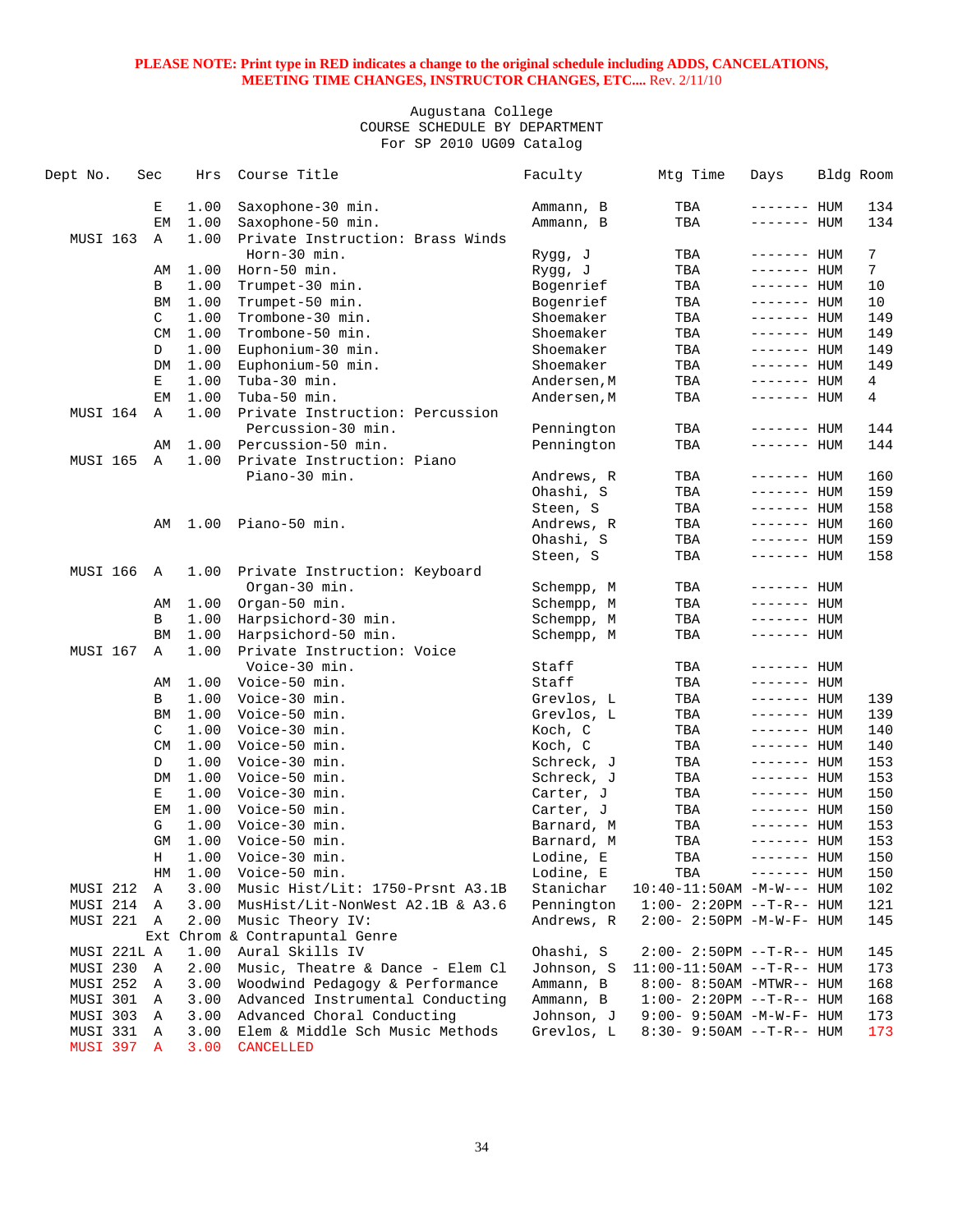## Augustana College COURSE SCHEDULE BY DEPARTMENT For SP 2010 UG09 Catalog

| Dept No.<br>Native American Studies | Sec          |             | Hrs Course Title                                                                                               | Faculty              | Mtg Time                                              | Days          | Bldg Room         |
|-------------------------------------|--------------|-------------|----------------------------------------------------------------------------------------------------------------|----------------------|-------------------------------------------------------|---------------|-------------------|
| NAST 320 A                          |              | 3.00        | Native American Social Sys A3.6                                                                                | Swart, W             | $1:00 - 1:50PM -M-W-F - MC$                           |               | 201               |
|                                     | B            | 3.00        | Native American Social Sys A3.6                                                                                | Bunger               | $6:30-9:30PM -M--- MC$                                |               | 202               |
|                                     | C            | 3.00        | Native American Social Sys A3.6                                                                                | Bunger               | $6:30 - 9:30PM -T--- MC$                              |               | 202               |
|                                     |              |             |                                                                                                                |                      |                                                       |               |                   |
| Nursing                             |              |             |                                                                                                                |                      |                                                       |               |                   |
| NURS 230                            | Α            | 3.00        | Pharmacotherapeutics                                                                                           | White, L             | 12:00-12:50PM -M-W-F- GSC                             |               | 100               |
| NURS 340                            | A            | 4.00        | Adult Health Nursing I                                                                                         | Schroeder            | 8:00- 8:50AM -M-W--- GSC                              |               | 121               |
|                                     |              |             |                                                                                                                | Nelson, Mry          | 7:00- 3:30PM --T---- OFF                              |               | OFF               |
|                                     |              |             |                                                                                                                | Herrmann             |                                                       |               |                   |
|                                     |              |             |                                                                                                                | Staff                |                                                       |               |                   |
|                                     | B            | 4.00        | Adult Health Nursing I                                                                                         | Schroeder            | $9:00 - 9:50AM - M-W--- GSC$                          |               | 121               |
|                                     |              |             |                                                                                                                | Schroeder            | 7:00- 3:30PM ----R-- OFF                              |               | OFF               |
|                                     |              |             |                                                                                                                | Staff                |                                                       |               |                   |
| <b>NURS 352 A</b>                   |              | 3.00        | Child Health Nursing                                                                                           | Isaacson, M          | $11:00-12:20PM -M--- GSC$                             |               | 121               |
|                                     |              |             |                                                                                                                | Staff                | 7:00- 3:30PM --T---- OFF                              |               | OFF               |
|                                     | B            | 3.00        | Child Health Nursing                                                                                           | Isaacson, M<br>Staff | 11:00-12:20PM ---W--- GSC<br>7:00- 3:30PM ----R-- OFF |               | 121<br>OFF        |
| NURS 354 A                          |              | 2.00        | Public Health Science                                                                                          | Abbott, K            | 11:00-12:50PM -----F- GSC                             |               | 121               |
|                                     |              |             |                                                                                                                | Letcher, D           |                                                       |               |                   |
| NURS 410                            | $\mathbb{A}$ | 3.00        | Maternal & Reproductive Hlth Nur                                                                               | Reiff, V             | $2:30-4:20PM -M--- GSC$                               |               | 121               |
|                                     |              |             |                                                                                                                | Staff                | 7:00- 3:30PM --T---- OFF                              |               | OFF               |
|                                     | B            | 3.00        | Maternal & Reproductive Hlth Nur                                                                               | Reiff, V             | $2:30-4:20PM$ ---W--- GSC                             |               | 121               |
|                                     |              |             |                                                                                                                | Staff                | 7:00- 3:30PM ----R-- OFF                              |               | OFF               |
| NURS 420                            | A            | 3.00        | Behavioral Health Nursing                                                                                      | Fritz, K             | $1:00 - 2:20PM -M-W---$ GSC                           |               | 34                |
| <b>NURS 425</b>                     | Α            | 2.00        | Behavioral Health Nursing Lab                                                                                  | Fritz, K             | 7:00-11:50AM -M----- OFF                              |               | OFF               |
|                                     | B            | 2.00        | Behavioral Health Nursing Lab                                                                                  | Fritz, K             | 7:00-11:50AM --T---- OFF                              |               | OFF               |
|                                     | C            | 2.00        | Behavioral Health Nursing Lab                                                                                  | Fritz, K             | 7:00-11:50AM ---W--- OFF                              |               | OFF               |
|                                     | D            | 2.00        | Behavioral Health Nursing Lab                                                                                  | Christenso           | 7:00-11:50AM ----R-- OFF                              |               | OFF               |
| NURS 430                            | $\mathbb{A}$ | 3.00        | Community Health Nursing                                                                                       | Waltman, P           | $1:00 - 2:20PM -M-W---$ GSC                           |               | 121               |
|                                     |              |             |                                                                                                                | Abbott, K            |                                                       |               |                   |
| NURS 435                            | Α            | 2.00        | Community Health Nursing Lab                                                                                   | Abbott, K            | 7:00-11:50AM -M----- OFF                              |               | OFF               |
|                                     | B            | 2.00        | Community Health Nursing Lab                                                                                   | Waltman, P           | 7:00-11:50AM --T---- OFF                              |               | OFF               |
|                                     | C            | 2.00        | Community Health Nursing Lab                                                                                   | Waltman, P           | 7:00-11:50AM ---W--- OFF                              |               | OFF               |
|                                     | $\mathbb D$  | 2.00        | Community Health Nursing Lab                                                                                   | Abbott, K            | 7:00-11:50AM ----R-- OFF                              |               | OFF               |
| <b>NURS 468</b>                     | Α            | 1.00        | NCLEX Review                                                                                                   | Nelson, Mry          | $2:30 - 3:20PM -M--- GSC$                             |               | 207               |
|                                     | B            | 1.00        | NCLEX Review                                                                                                   | Nelson, Mry          | $2:30-3:20PM$ ---W--- GSC                             |               | 207               |
|                                     |              |             |                                                                                                                |                      |                                                       |               |                   |
| Physical Education                  |              |             |                                                                                                                |                      |                                                       |               |                   |
| PE 095                              | A            | 1.00        | Intercollegiate Athletics                                                                                      |                      |                                                       |               |                   |
|                                     |              |             | Baseball                                                                                                       | Huber, T             | TBA                                                   | ------- ELMN  | 105               |
|                                     | В            |             | 1.00 Basketball (Men)                                                                                          | Billeter             | TBA                                                   | ------- ELMN  | 105               |
|                                     | C            |             | 1.00 Basketball (Women)                                                                                        | Krauth, D            | TBA                                                   |               | $------ELMN 105$  |
|                                     |              |             | -PE 095B & C: IF BASKETBALL TAKEN FOR CREDIT IN FALL, IT CANNOT BE TAKEN FOR CREDIT IN SPRING.                 |                      |                                                       |               |                   |
|                                     | D            |             | 1.00 Softball                                                                                                  | Melsted, G           | TBA                                                   | $------$ ELMN | 105               |
|                                     | Ε            |             | 1.00 Tennis (Men)                                                                                              | Holm, J              | TBA                                                   | $------ELMN$  | 105               |
|                                     | F            |             | 1.00 Tennis (Women)                                                                                            | Holm, J              | TBA                                                   | $------$ ELMN | 105               |
|                                     |              |             | -PE 095E & F: IF TENNIS TAKEN FOR CREDIT IN FALL, IT CANNOT BE TAKEN FOR CREDIT IN SPRING.                     |                      |                                                       |               |                   |
|                                     | G            | 1.00        | Track (Men)                                                                                                    | Hellman, T           | TBA                                                   | $------$ ELMN | 105               |
|                                     | Η            |             | 1.00 Track (Women)                                                                                             | Hellman, T           | TBA                                                   | $------ELMN$  | 105               |
|                                     | I            |             | 1.00 Wrestling                                                                                                 | Reitmeier            | TBA                                                   | $------ELMN$  | 105               |
|                                     |              |             | -PE 0951: IF WRESTLING TAKEN FOR CREDIT IN FALL, IT CANNOT BE TAKEN FOR CREDIT IN SPRING.                      |                      |                                                       |               |                   |
|                                     | J            |             | 1.00 Cheer Team                                                                                                | Sheley               | TBA                                                   | $------$ ELMN | 105               |
|                                     |              |             | -PE 095J: IF CHEER TEAM TAKEN FOR CREDIT IN FALL, IT CANNOT BE TAKEN FOR CREDIT IN SPRING.                     |                      |                                                       |               |                   |
|                                     | K            | $1.00$ Golf | - בת 1950 הדחים האירופים של המשיר המודר לא המודר המודר המודר המודר המודר המודר המודר המודר המודר המודר המודר ה | Holm, J              | TBA                                                   |               | $------ ELMN 105$ |
|                                     |              |             |                                                                                                                |                      |                                                       |               |                   |

-PE 095K: IF GOLF TAKEN FOR CREDIT IN FALL, IT CANNOT BE TAKEN FOR CREDIT IN SPRING.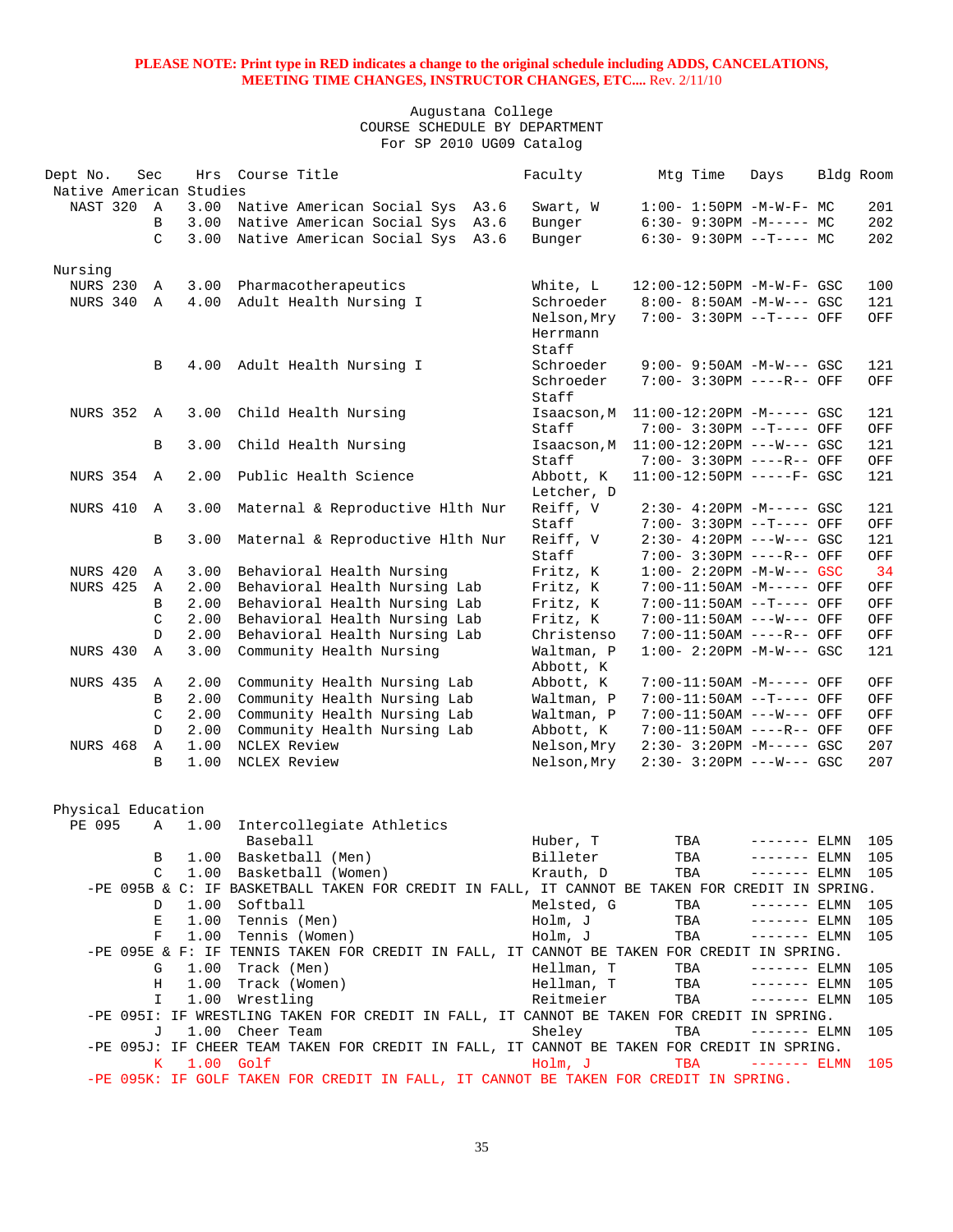| Dept No.          | Sec            | Hrs  | Course Title                                                 |       | Faculty    | Mtg Time                                | Days          | Bldg Room |     |
|-------------------|----------------|------|--------------------------------------------------------------|-------|------------|-----------------------------------------|---------------|-----------|-----|
| PE 100            | Α              | 1.00 | Physical Educ Activities                                     | A1.3  |            |                                         |               |           |     |
|                   |                |      | Physical Conditioning                                        |       | Olson, J.  | $8:00 - 8:50AM -M-W---$ ELMN            |               |           | 105 |
|                   | В              | 1.00 | Hatha Yoga                                                   |       | Dickinson  | $8:00 - 8:50AM$ ---W-F- ELMN            |               |           | 224 |
|                   | C              | 1.00 | Weight Training (Women only)                                 |       | Loeslie, K | $8:00 - 8:50AM -T-R--ELMN$              |               |           | 233 |
|                   | D              | 1.00 | Raquetball/Fitness                                           |       | Olinger, S | $9:00 - 9:50AM -M-W---$ ELMN            |               |           | 135 |
|                   | E              | 1.00 | Rec Sports/Golf                                              |       | Olson, J.  | $9:00 - 9:50AM -M-W---$ ELMN            |               |           | 105 |
|                   | F              | 1.00 | Karate                                                       |       | Azzara, C  | $9:00 - 9:50AM -T-R--ELMN$              |               |           | 224 |
|                   | G              | 1.00 | Raquetball/Fitness                                           |       | Olinger, S | $9:00 - 9:50AM -T-R--ELMN$              |               |           | 135 |
|                   | Н              | 1.00 | Tennis/Net Sports                                            |       | Barkus, B  | $11:00-11:50AM -M-W---$ ELMN            |               |           | 105 |
|                   | $\mathbf I$    | 1.00 | Rec Sports/Golf                                              |       | Stavenger  | $11:00-11:50AM$ --T-R-- ELMN            |               |           | 105 |
|                   | J              | 1.00 | Bootcamp Fitness                                             |       | Stavenger  | $12:00-12:50PM -M-W---$ ELMN            |               |           | 105 |
|                   | K              | 1.00 | Group Aerobic Exercise                                       |       | Moravec, G | $12:00-12:50PM -T-R-- ELMN$             |               |           | 224 |
|                   | L              | 1.00 | Weight Training                                              |       | Evenson, J | 12:00-12:50PM --T-R-- ELMN              |               |           | 233 |
|                   | M              | 1.00 | Cycling                                                      |       | Prater, J  | $12:00 - 1:40PM -T-R-- ELMN$            |               |           | 105 |
|                   |                |      | -PE 100M: MEETS LAST 1/2 OF SEMESTER - MAR 22 THRU MAY 14.   |       |            |                                         |               |           |     |
|                   | N              | 1.00 | Physical Conditioning                                        |       | Salem, B   | $1:00 - 1:50PM -M-W---$ ELMN            |               |           | 105 |
|                   | O              | 1.00 | Weight Training                                              |       | Thier, J   | $1:00 - 1:50PM -T-R-- ELMN$             |               |           | 233 |
|                   | $\, {\bf P}$   | 1.00 | Fitness Walking/Hiking                                       |       | Evenson, J | $1:00 - 2:40PM -T-R-- ELMN$             |               |           | 105 |
|                   |                |      | $-PE$ 100P: MEETS LAST 1/2 OF SEMESTER - MAR 22 THRU MAY 14. |       |            |                                         |               |           |     |
|                   | Q              | 1.00 | Fitness Swimming                                             |       | Barkley, S | $2:00 - 2:50PM -T-R-- ELMN$             |               |           | 113 |
| PE 214            | Α              | 2.00 | Hist/Princ of PE/Fitness                                     | A2.1B | Buckley, A | 12:00-12:50PM --T-R-- ELMN              |               |           | 241 |
| PE 218            | Α              | 2.00 | Responding to Emergencies                                    |       | Boehnke, A | $9:00 - 9:50AM -M-W---$ ELMN            |               |           | 241 |
| PE 220            | Α              | 2.00 | Individual and Team Sports                                   |       | Aldrich, M | $1:00 - 2:40PM -T-R-- ELMN$             |               |           | 105 |
| PE 230            | Α              | 2.00 | First Aid & CPR                                              |       | Kindt, S.  | $12:00-12:50PM -M-W---$ ELMN            |               |           | 230 |
| PE 233            | Α              | 2.00 | Theory of Coaching Baseball                                  |       | Huber, T   | $8:00 - 8:50AM -T-R-- ELMN$             |               |           | 230 |
| PE 236            | Α              | 2.00 | Theory of Coaching Track & Field                             |       | Hellman, T | $1:00 - 1:50PM -M-W---$ ELMN            |               |           | 241 |
| PE 265            | Α              | 2.00 | Health, PE & Movement in Elem Cl                             |       | Fiala, R   | 12:00-12:50PM --T-R-- ELMN              |               |           | 230 |
| PE 280            | Α              | 3.00 | Prevention & Care of Athl Injuri                             |       | Whiting    | $11:00-11:50AM - M-W-F- ELMN$           |               |           | 230 |
| PE 313            | Α              | 2.00 | Org & Admin of PE & Athletics                                |       |            | Olinger, $S$ 11:00-11:50AM --T-R-- ELMN |               |           | 241 |
| PE 340            | Α              | 2.00 | Adapted Physical Education                                   |       | Barkus, B  | $2:00 - 2:50PM -M-W---$ ELMN            |               |           | 230 |
| PE 395            | Α              | 4.00 | Internship                                                   |       |            |                                         |               |           |     |
|                   |                |      | Fitness                                                      |       | Barkley, S | TBA                                     | ------- OFF   |           | OFF |
|                   |                |      | -PE 395A: MUST HAVE APPROVAL & SIGNATURE OF S. BARKLEY.      |       |            |                                         |               |           |     |
|                   | C              |      | 4.00 Coaching                                                |       | Aldrich, M | TBA                                     | ------- OFF   |           | OFF |
|                   |                |      | -PE 395C: MUST HAVE APPROVAL & SIGNATURE OF M. ALDRICH.      |       |            |                                         |               |           |     |
|                   | D              | 2.00 | Sport Management I                                           |       | Holm, J    | TBA                                     | $------$ ELMN |           | 105 |
|                   |                |      | -PE 395D: MUST HAVE APPROVAL & SIGNATURE OF J. HOLM.         |       |            |                                         |               |           |     |
| PE 397            | $\mathbb{A}$   | 3.00 | TOPICS:                                                      |       |            |                                         |               |           |     |
|                   |                |      | Current Trends in Perform Enhanc Chambers                    |       |            | $11:00-11:50AM - M-W-F- ELMN$           |               |           | 180 |
| PE 495            | Α              | 4.00 | Internship                                                   |       |            |                                         |               |           |     |
|                   |                |      | Sport Management II                                          |       | Holm, J    | TBA                                     | ------- ELMN  |           | 105 |
|                   |                |      | -PE 495A: MUST HAVE APPROVAL & SIGNATURE OF J. HOLM.         |       |            |                                         |               |           |     |
|                   |                |      |                                                              |       |            |                                         |               |           |     |
|                   |                |      |                                                              |       |            |                                         |               |           |     |
| Philosophy        |                |      |                                                              |       |            |                                         |               |           |     |
| PHIL 110 A        |                | 3.00 | Dimensions of the Self                                       | A1.2  | Minister   | $1:00 - 2:20PM -T-R--HUM$               |               |           | 231 |
| PHIL 120 A        |                | 3.00 | Critical Thinking                                            | A2.2  | Boese, S   | 8:00- 8:50AM -M-W-F- HUM                |               |           | 201 |
| PHIL 200 A        |                | 3.00 | Reason, Faith, Srch Meaning                                  | A4.2  | O'Hara, D  | $9:00 - 9:50AM - M - W - F - HUM$       |               |           | 202 |
| PHIL 210 A        |                | 3.00 | Ethical Perspectives                                         | A4.2  | Minister   | $8:30 - 9:50AM -T-R-- HUM$              |               |           | 226 |
| PHIL 230 A        |                | 3.00 | Our Phil Heritage II                                         | A3.1B | Minister   | $11:00-12:20PM -T-R--HUM$               |               |           | 201 |
| PHIL 241          | $\mathbf{A}$   | 3.00 | Theol & Phil in Dialog                                       | A4.2  | O'Hara, D  | 12:00-12:50PM -M-W-F- HUM               |               |           | 202 |
| <b>PHIL 305</b>   | $\overline{A}$ | 3.00 | <b>CANCELLED</b>                                             |       |            |                                         |               |           |     |
| <b>PHIL 320 A</b> |                | 3.00 | Political Philosophy                                         |       | Schotten   | $2:00 - 2:50PM -M-W-F-MC$               |               |           | 201 |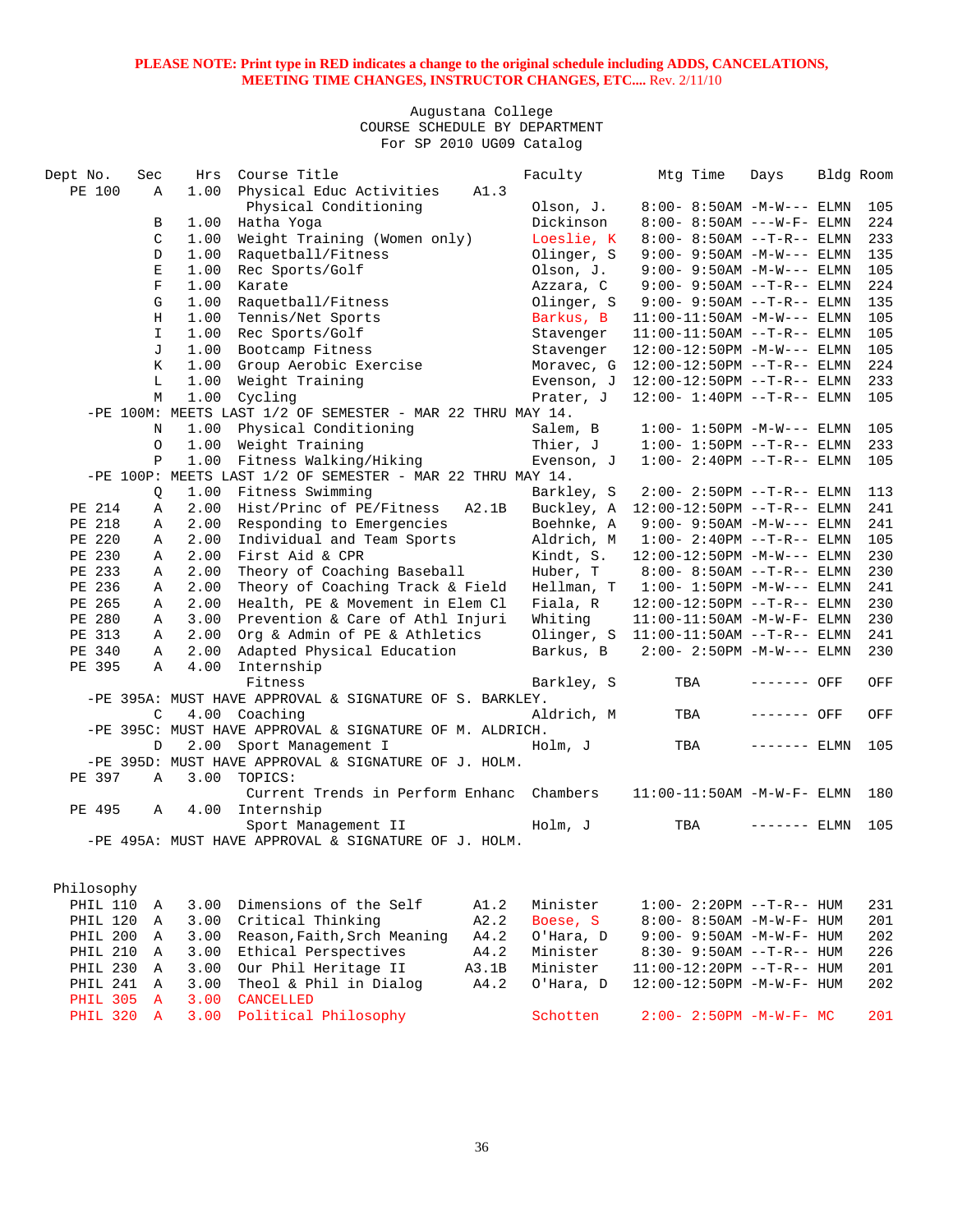| Dept No.<br>Physics | Sec            | Hrs           | Course Title                                                                  |       | Faculty                  | Mtg Time | Days                                                             | Bldg Room  |
|---------------------|----------------|---------------|-------------------------------------------------------------------------------|-------|--------------------------|----------|------------------------------------------------------------------|------------|
| PHYS 115 A1 4.00    |                |               | Physical Science                                                              | A3.2  | Dey, B<br>Dey, B         |          | 8:00- 8:50AM -M-W-F- GSC<br>$8:00 - 9:50AM$ ----R-- GSC          | 201<br>243 |
|                     |                | Lecture & Lab |                                                                               |       |                          |          |                                                                  |            |
|                     |                | B1 4.00       | Physical Science                                                              | A3.2  | Eichler<br>Eichler       |          | $2:00-2:50PM -M-W-F-GSC$<br>$1:00-2:50PM -T---GSC$               | 241<br>243 |
|                     | B <sub>2</sub> | 4.00          | Physical Science                                                              | A3.2  | Eichler<br>Pullman, D    |          | $2:00 - 2:50PM - M - W - F - GSC$<br>$8:00 - 9:50AM -T--- GSC$   | 241<br>243 |
| PHYS 190 A          |                | 3.00          | Astronomy                                                                     | A3.2  | Wells, E                 |          | 11:00-12:20PM --T-R-- GSC                                        | 201        |
| PHYS 202            | $\mathbb{A}$   | 4.00          | Physics Life Sci II(w/Calc) A3.2                                              |       | Engebretsn<br>Engebretsn |          | $1:00 - 1:50PM - M - W - F - GSC$<br>$11:00-12:50PM$ --T---- GSC | 201<br>211 |
|                     |                | Lecture & Lab |                                                                               |       |                          |          |                                                                  |            |
|                     | B              | 4.00          | Physics Life Sci II(w/Calc) A3.2                                              |       | Engebretsn               |          | $1:00 - 1:50PM - M - W - F - GSC$                                | 201        |
|                     |                |               |                                                                               |       | Engebretsn               |          | $1:00-2:50PM$ --T---- GSC                                        | 211        |
| PHYS 222 A          |                |               | 4.00 General Physics II                                                       | A3.2  | Alton                    |          | $1:00 - 1:50PM - M - W - F - GSC$                                | 207        |
|                     |                |               |                                                                               |       | Alton                    |          | $10:40-12:30PM$ ----R-- GSC                                      | 211        |
|                     |                | Lecture & Lab |                                                                               |       |                          |          |                                                                  |            |
|                     | B              |               | 4.00 General Physics II                                                       | A3.2  | Alton                    |          | $1:00 - 1:50PM - M - W - F - GSC$                                | 207        |
|                     |                |               |                                                                               |       | Alton                    |          | $1:00-2:50PM$ ----R-- GSC                                        | 211        |
| PHYS 321            | A              | 4.00          | Computational Physics                                                         |       | Alton                    |          | 9:00- 9:50AM -M-W-F- GSC                                         | 207        |
| PHYS 373            | Α              | 3.00          | Quantum Mechanics                                                             |       | Wells, E                 |          | 9:00- 9:50AM -M-W-F- GSC                                         | 210        |
| PHYS 381            | $\mathbb A$    | 3.00          | Advanced Laboratory                                                           | A2.1B | Alton                    |          | $1:00-4:50PM -T-R--GSC$                                          | 210        |
|                     |                |               |                                                                               |       | Wells, E                 |          |                                                                  |            |
| PHYS 391 A          |                | 3.00          | Senior Thesis                                                                 |       | Wells, E                 | TBA      | $------$ GSC                                                     |            |
| Psychology          |                |               |                                                                               |       |                          |          |                                                                  |            |
| <b>PSYC 110</b>     | Α              | 3.00          | Self & Others: Psych Persp                                                    | A3.3  | Nedelsky, M              |          | 8:00- 8:50AM -M-W-F- MC                                          | 255        |
|                     | B              | 3.00          | Self & Others: Psych Persp                                                    | A3.3  | Nedelsky, M              |          | $9:00 - 9:50AM -M-W-F - MC$                                      | 255        |
|                     | $\mathcal{C}$  | 3.00          | Self & Others: Psych Persp                                                    | A3.3  | DeVita, C                |          | $11:00-12:20PM$ --T-R-- MC                                       | 202        |
| <b>PSYC 115</b>     | A              | 3.00          | General Psychology                                                            | A3.3  | Zell, A                  |          | $1:00 - 1:50PM -M-W-F - MC$                                      | 153        |
|                     | B              | 3.00          | General Psychology                                                            | A3.3  | Zell, A                  |          | $2:00-2:50PM -M-W-F-MC$                                          | 153        |
| <b>PSYC 125</b>     | A              | 3.00          | Life-Span Human Development A1.2                                              |       | Babcock, E               |          | 8:00- 8:50AM -M-W-F- MC                                          | 253        |
|                     | B              | 3.00          | Life-Span Human Development A1.2                                              |       | Babcock, E               |          | $9:00 - 9:50AM - M - W - F - MC$                                 | 253        |
|                     | $\mathcal{C}$  | 3.00          | Life-Span Human Development A1.2                                              |       | Lima, O                  |          | 11:00-11:50AM -M-W-F- MC                                         | 264        |
|                     | D              | 3.00          | Life-Span Human Development A1.2                                              |       | Lima, O                  |          | 12:00-12:50PM -M-W-F- MC                                         | 264        |
| PSYC 192            | $\mathbb{A}$   | 3.00          | Directed Research                                                             |       | Babcock, E               | TBA      | $------$ MC                                                      |            |
|                     |                |               | -PSYC 192A: INSTRUCTOR SIGNATURE REQUIRED. VARIABLE CREDIT 1-3 CRHRS.         |       |                          |          |                                                                  |            |
|                     | B              | 3.00          | Directed Research                                                             |       | Lima, O                  | TBA      | $------$ MC                                                      |            |
|                     |                |               | -PSYC 192B: INSTRUCTOR SIGNATURE REQUIRED. VARIABLE CREDIT 1-3 CRHRS.         |       |                          |          |                                                                  |            |
|                     | C              |               | 3.00 Directed Research                                                        |       | Zell, A                  | TBA      | $------$ MC                                                      |            |
|                     |                |               | -PSYC 192C: INSTRUCTOR SIGNATURE REQUIRED. VARIABLE CREDIT 1-3 CRHRS.         |       |                          |          |                                                                  |            |
| PSYC 200            | Α              | 3.00          | Drugs and Mental Health                                                       |       | Nedelsky, M              |          | 11:00-11:50AM -M-W-F- MC                                         | 253        |
| PSYC 270            | Α              | 4.00          | Statistics                                                                    |       | Sorenson, D              |          | 9:00- 9:50AM -M-W-F- MC                                          | 153        |
|                     | В              | 4.00          | Statistics                                                                    |       | Sougstad                 |          | $11:00-11:50AM$ -M-W-F- MC                                       | 153        |
|                     | C              | 4.00          | Statistics                                                                    |       | Sorenson, D              |          | 12:00-12:50PM -M-W-F- MC                                         | 153        |
|                     |                |               | -PSYC 270A, B & C: MUST ALSO ENROLL FOR A PSYC 270L LAB SECTION.              |       |                          |          |                                                                  |            |
| PSYC 270L A         |                | 0.00          | PSYC 270: Lab                                                                 |       | Sorenson, D              |          | $7:00-7:50PM -M--- -$ MC                                         | 001        |
|                     | В              | 0.00          | PSYC 270: Lab                                                                 |       | Sougstad                 |          | $9:00-9:50AM -T---MC$                                            | 001        |
|                     | C              | 0.00          | PSYC 270: Lab                                                                 |       | Sorenson, D              |          | $2:00-2:50PM -T--- MC$                                           | 001        |
|                     | D              | 0.00          | PSYC 270: Lab                                                                 |       | Sorenson, D              |          | $3:00-3:50PM -T--- MC$                                           | 001        |
| <b>PSYC 271</b>     | Α              | 4.00          | Research Methods                                                              |       | Babcock, E               |          | $8:00 - 9:50AM -T-R-- MC$                                        | 101        |
| PSYC 292            | A              | 3.00          | Directed Research                                                             |       | Babcock, E               | TBA      | $------$ MC                                                      |            |
|                     | В              | 3.00          | Directed Research                                                             |       | Lima, O                  | TBA      | $-----MC$                                                        |            |
|                     | C              | 3.00          | Directed Research                                                             |       | Zell, A                  | TBA      | $------$ MC                                                      |            |
|                     |                |               | -PSYC 292A, B & C: INSTRUCTOR SIGNATURE REQUIRED. VARIABLE CREDIT 1-3 CR HRS. |       |                          |          |                                                                  |            |
| PSYC 310 A          |                |               | 3.00 Child Psychology                                                         |       | Lima, O                  |          | 2:00- 2:50PM -M-W-F- MC                                          | 253        |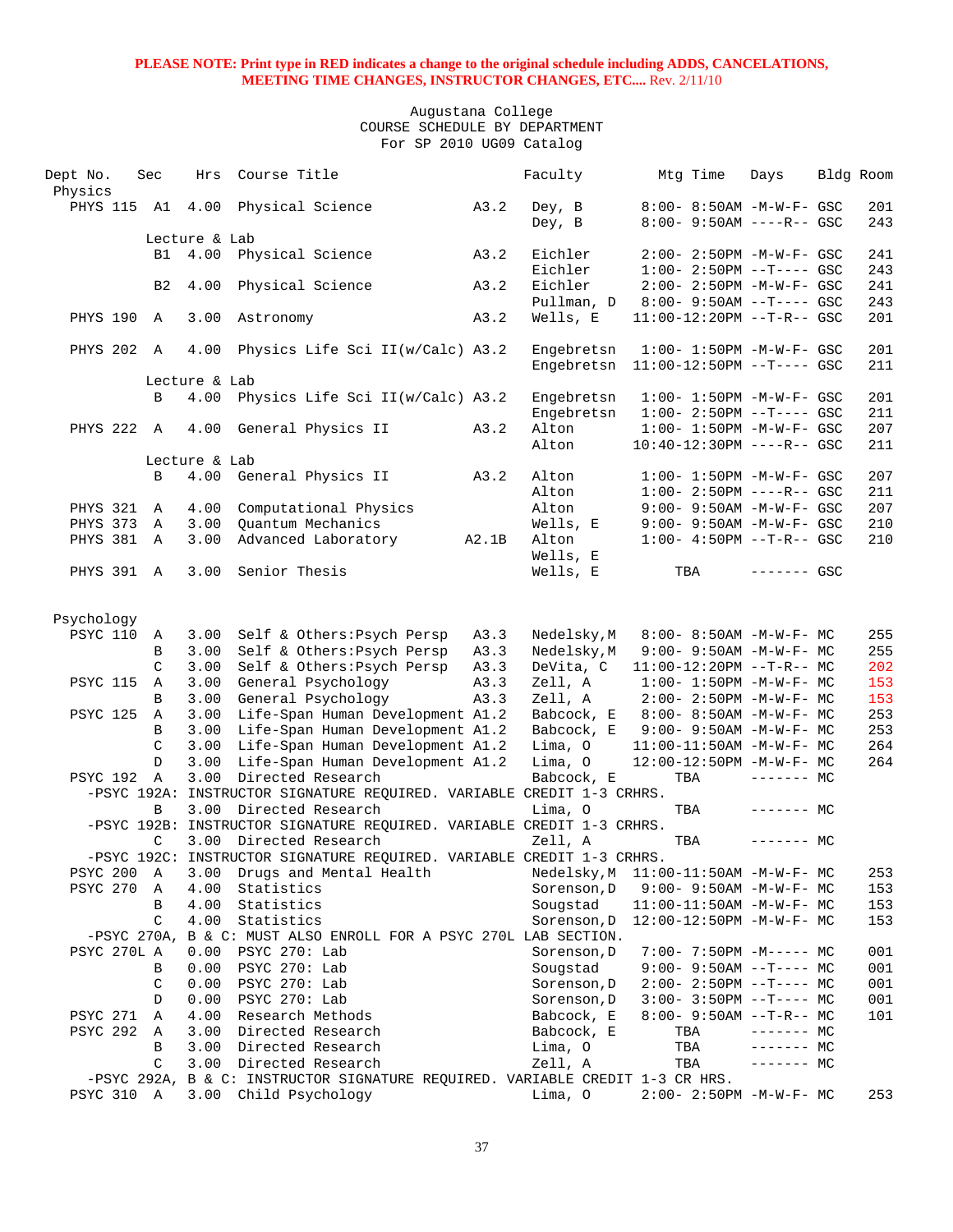Augustana College COURSE SCHEDULE BY DEPARTMENT For SP 2010 UG09 Catalog

| Dept No.          | Sec            | Hrs  | Course Title                                                                           |       | Faculty     | Mtg Time                          | Days         | Bldg Room |     |
|-------------------|----------------|------|----------------------------------------------------------------------------------------|-------|-------------|-----------------------------------|--------------|-----------|-----|
| PSYC 335          | A              | 3.00 | Human Relations                                                                        | A1.2  | DeVita, C   | $1:00-2:50PM -T-R--MC$            |              |           | 255 |
| <b>PSYC 350</b>   | A              | 4.00 | Soc Science Research Meth A2.1B                                                        |       | Schrader, S | $8:00 - 9:50AM -T-R-- MC$         |              |           | 153 |
| <b>PSYC 391 A</b> |                | 4.00 | Practicum                                                                              |       | DeVita, C   | TBA                               | $------$ OFF |           | OFF |
|                   |                |      | -PSYC 391A: INSTRUCTOR SIGNATURE REQUIRED. VARIABLE CREDIT 2-4 CR HRS.                 |       |             |                                   |              |           |     |
| PSYC 397 A        |                | 3.00 | TOPICS:                                                                                |       |             |                                   |              |           |     |
|                   |                |      | Positive Psychology                                                                    |       | Zell, A     | $11:00-12:20PM$ --T-R-- MC        |              |           | 102 |
|                   |                |      | -PSYC 397A: NOT OPEN TO STUDENTS WHO TOOK POSITIVE PSYCHOLOGY LAST YEAR AS PSYC 297.   |       |             |                                   |              |           |     |
|                   |                |      |                                                                                        |       |             |                                   |              |           |     |
|                   |                |      |                                                                                        |       |             |                                   |              |           |     |
| Religion          |                |      |                                                                                        |       |             |                                   |              |           |     |
| RELI 102          | Α              | 3.00 | Beginning Hebrew II                                                                    |       | Storm, J    | $1:00 - 2:20PM -T-R--HUM$         |              |           | 123 |
| RELI 110          | A              | 3.00 | Exploring Christian Faith                                                              | A4.1  | Mebust, K.  | $11:00-12:20PM$ --T-R-- HUM       |              |           | 231 |
|                   | B              | 3.00 | Exploring Christian Faith                                                              | A4.1  | Croghan     | $11:00-11:50AM$ -M-W-F- HUM       |              |           | 202 |
|                   | $\mathcal{C}$  | 3.00 | Exploring Christian Faith                                                              | A4.1  | Mebust, K.  | $8:30 - 9:50AM -T-R - HUM$        |              |           | 231 |
|                   | <b>CV</b>      | 3.00 | Exploring Christian Faith                                                              | A4.1  | Swanson, R  | $9:00 - 9:50AM - M - W - F - HUM$ |              |           | 123 |
|                   |                |      | -RELI 110CV: CIVITAS SECTION. OPEN TO NON-CIVITAS STUDENTS ON A SPACE AVAILABLE BASIS. |       |             |                                   |              |           |     |
|                   | D              | 3.00 | Exploring Christian Faith                                                              | A4.1  | Rietz, E    | $1:00 - 2:20PM -T-R--HUM$         |              |           | 103 |
|                   | Е              | 3.00 | Exploring Christian Faith                                                              | A4.1  | Bowman, R   | $11:00-12:20PM$ --T-R-- HUM       |              |           | 226 |
|                   | G              | 3.00 | Exploring Christian Faith                                                              | A4.1  | Jungling    | 12:00-12:50PM -M-W-F- HUM         |              |           | 231 |
|                   | Н              | 3.00 | Exploring Christian Faith                                                              | A4.1  | Jungling    | $1:00 - 1:50PM -M-W-F- HUM$       |              |           | 231 |
| RELI 197          | $\mathbb{A}$   | 1.00 | TOPICS:                                                                                |       |             |                                   |              |           |     |
|                   |                |      | Hebrew Readings                                                                        |       | Storm, J    | $12:00-12:50PM -M---$ HUM         |              |           | 218 |
| RELI 200 A        |                | 3.00 | Reason, Faith, Srch Meaning                                                            | A4.2  | O'Hara, D   | 9:00- 9:50AM -M-W-F- HUM          |              |           | 202 |
| RELI 210          | $\overline{A}$ | 3.00 | Ethical Perspectives                                                                   | A4.2  | Minister    | $8:30 - 9:50AM -T-R-- HUM$        |              |           | 226 |
| RELI 213          | A              | 3.00 | Power, Politics, BlblProphets A4.2                                                     |       | Bowman      | $1:00 - 2:20PM -T-R$ HUM          |              |           | 226 |
| RELI 235          | A              | 3.00 | Issues in Theolog Ethics A4.2                                                          |       |             |                                   |              |           |     |
|                   |                |      | Sexual Ethics                                                                          |       | Jungling    | $1:00 - 2:20PM -T-R--HUM$         |              |           | 202 |
| RELI 241          | Α              | 3.00 | Theology & Philos in Dialog A4.2                                                       |       | O'Hara, D   | 12:00-12:50PM -M-W-F- HUM         |              |           | 202 |
| RELI 244 A        |                | 3.00 | Christology                                                                            | A4.2  | Mebust, K.  | $9:00 - 9:50AM - M - W - F - HUM$ |              |           | 231 |
| RELI 247 A        |                | 3.00 | Plato to Genesis to Job:                                                               | A4.2  | Haar, M     | $1:00 - 1:50PM -M-W-F - HUM$      |              |           | 202 |
|                   |                |      |                                                                                        |       | O'Hara, D   |                                   |              |           |     |
|                   |                |      | The Question of Justice                                                                |       |             |                                   |              |           |     |
| RELI 253 A        |                | 3.00 | Theology, Praxis & Ministry A4.2                                                       |       | Croghan     | $2:00 - 2:50PM -M-W-F- HUM$       |              |           | 123 |
| RELI 320 A        |                | 3.00 | Sem in Biblical Studies                                                                | A2.1B |             |                                   |              |           |     |
|                   |                |      | The Akeda: The Binding of Isaac                                                        |       | Haar, M     | $6:00-9:00PM -M-----$ HUM         |              |           | 227 |
|                   |                |      |                                                                                        |       | Swanson, R  |                                   |              |           |     |
| RELI 341 A        |                | 3.00 | World Rel: Hinduism/Buddhism A3.6                                                      |       | Haar, M     | 8:30- 9:50AM --T-R-- HUM          |              |           | 123 |
| RELI 400 A        |                | 3.00 | Senior Thesis                                                                          |       | Haar, M     | $8:00 - 8:50AM$ -----F- HUM       |              |           | 227 |
|                   |                |      |                                                                                        |       |             |                                   |              |           |     |
|                   |                |      |                                                                                        |       |             |                                   |              |           |     |
| Sociology         |                |      |                                                                                        |       |             |                                   |              |           |     |
| SOCI 110          | A              | 3.00 | Contemporary Society                                                                   | A3.3  | Schrader, S | $9:00 - 9:50AM - M - W - F - MC$  |              |           | 201 |
|                   | B              | 3.00 | Contemporary Society                                                                   | A3.3  | Schrader, S | $11:00-11:50AM$ -M-W-F- MC        |              |           | 201 |
|                   | C              | 3.00 | Contemporary Society                                                                   | A3.3  | Bunger      | $11:00-12:20PM$ --T-R-- MC        |              |           | 153 |
| SOCI 271          | Α              | 3.00 | Cultural Anthropology                                                                  | A3.6  | Hannus, A   | $7:00-10:00PM$ --T---- GSC        |              |           | 101 |
| SOCI 280          | Α              | 3.00 | Race, Ethnicity & Multiculturali                                                       |       | Swart, W    | $12:00-12:50PM -M-W-F-MC$         |              |           | 102 |
| SOCI 320          | Α              | 3.00 | Native American Social Sys                                                             | A3.6  | Swart, W    | $1:00 - 1:50PM - M - W - F - MC$  |              |           | 201 |
|                   | В              | 3.00 | Native American Social Sys                                                             | A3.6  | Bunger      | $6:30 - 9:30PM -M--- MC$          |              |           | 202 |
|                   | C              | 3.00 | Native American Social Sys                                                             | A3.6  | Bunger      | $6:30-9:30PM --T---MC$            |              |           | 202 |
| SOCI 340          | Α              | 4.00 | Social Inequality                                                                      |       | Sehested    | $1:00-2:50PM -T-R--MC$            |              |           | 120 |
| SOCI 350          | Α              | 4.00 | Soc Science Research Meth A2.1B                                                        |       | Schrader, S | $8:00-9:50AM --T-R--MC$           |              |           | 153 |

SPANISH COURSES: See MDFL